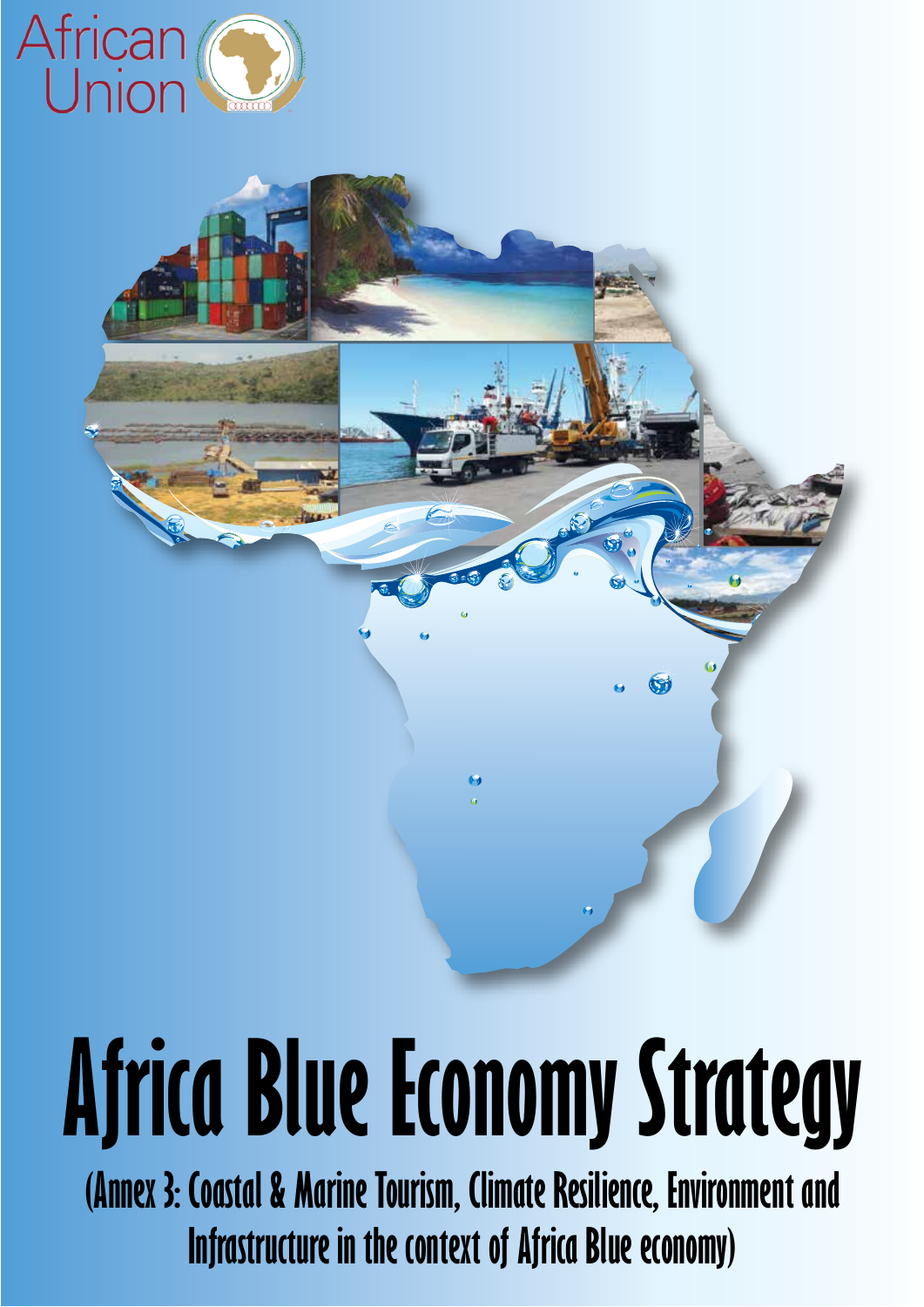All rights reserved. Reproduction and dissemination of material in this information product for educational or other non-commercial purposes are authorized without any prior written permission from the copyright holders provided the source is fully acknowledged. Reproduction of material in this information product for resale or other commercial purposes is prohibited without written permission of the copyright holders.

Applications for such permission should be addressed to:

The Director African Union – Inter-African Bureau for Animal Resources (AU-IBAR) Kenindia Business Park Museum Hill, Westlands Road P.O. Box 30786-00100, Nairobi, KENYA. or by e-mail to: ibar.office@au-ibar.org

#### **ISBN: 978-9966-077-36-3**

© AU-IBAR 2019

**Citation:** AU-IBAR, 2019. Annex 3. Coastal & Marine Tourism, Climate Resilience, Environment and Infrastructure in the context of Africa Blue economy. Nairobi, Kenya.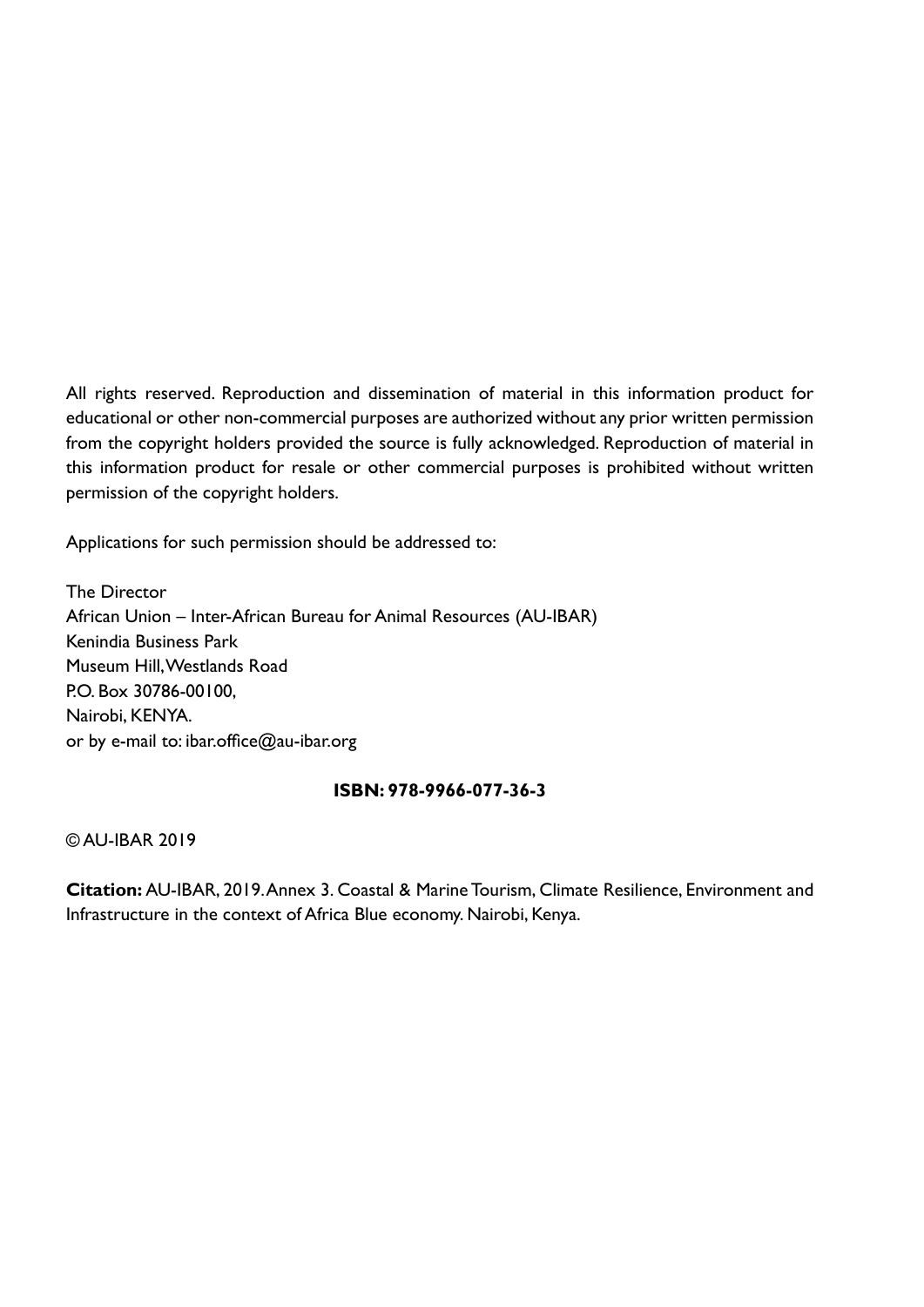# Table of Contents

| <b>Acronyms</b>                                                  | iv                      |
|------------------------------------------------------------------|-------------------------|
| Acknowlegements                                                  | v                       |
| <b>Context and outlook</b>                                       | I                       |
| Context                                                          | I                       |
| <b>Emerging Issues</b>                                           | $\mathfrak{Z}$          |
| Outlook                                                          | $\overline{4}$          |
| <b>Coastal Tourism</b>                                           | 6                       |
| <b>Marine Tourism</b>                                            | $\overline{\mathbf{z}}$ |
| <b>Climate Resilience</b>                                        | 7                       |
| <b>Challenges and interventions</b>                              | 8                       |
| <b>Climate change</b>                                            | 8                       |
| <b>Environment</b>                                               | 9                       |
| <b>Interventions</b>                                             | 10                      |
| Integrated and Perspective Approach to Marine Ecosystem          | 10                      |
| Maritime spatial planning and better coordination and synergy    | 10                      |
| <b>Improving Marine Knowledge</b>                                | $\frac{1}{2}$           |
| <b>Strategic Goals</b>                                           | $\mathbf{I}$            |
| Detailed Presentation of Strategic Goals and Specific Objectives | 12                      |
| References                                                       | 22                      |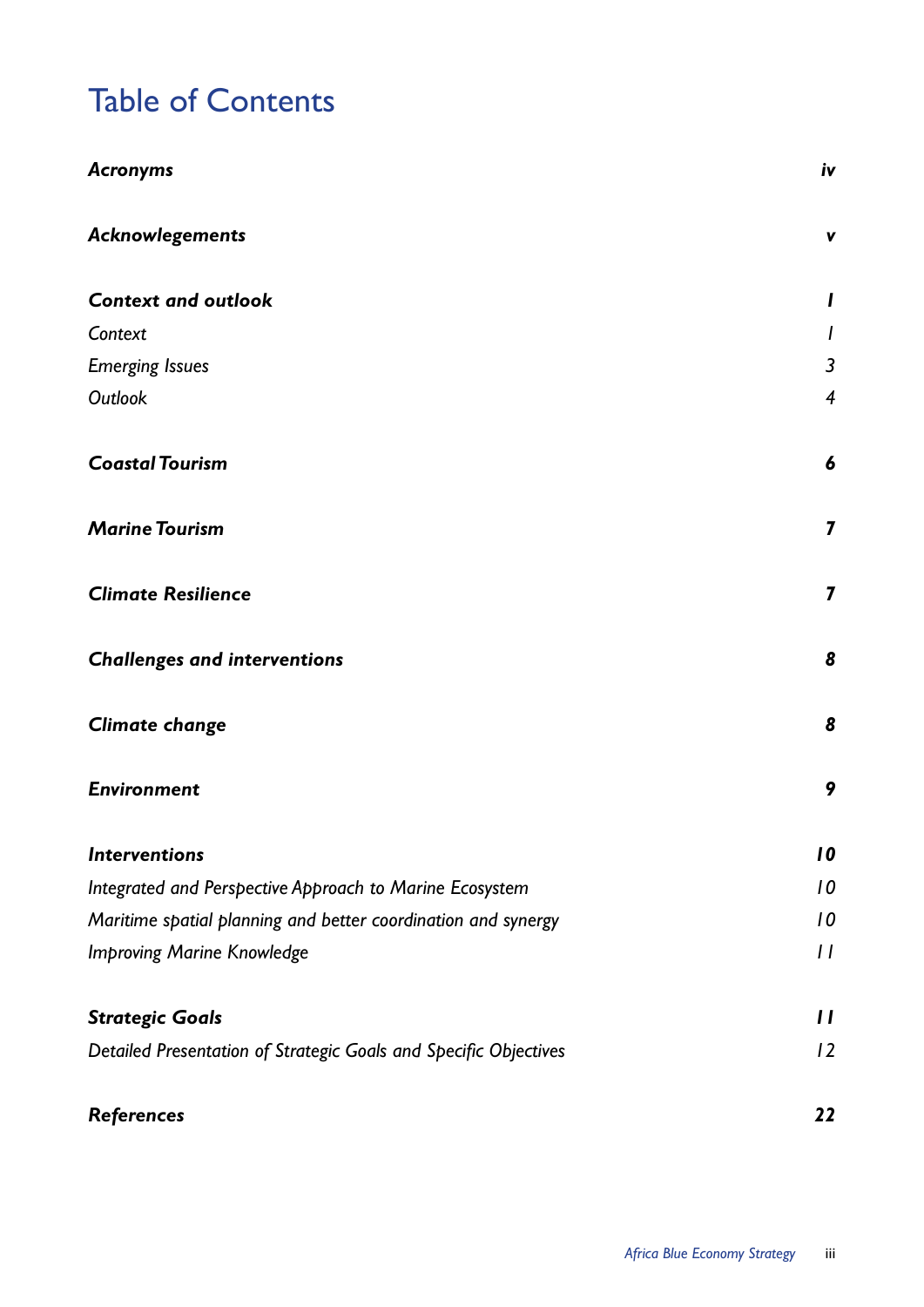# Acronyms

| <b>AfDB</b>   | African Development Bank                                    |
|---------------|-------------------------------------------------------------|
| <b>AUC</b>    | <b>African Union Commission</b>                             |
| <b>COMESA</b> | Common Market for Eastern and Southern Africa               |
| <b>DPSIR</b>  | Drivers, Pressure, State Change, Impact, Response Framework |
| <b>EAC</b>    | <b>East African Community</b>                               |
| <b>EC</b>     | <b>European Commission</b>                                  |
| <b>ECOWAS</b> | <b>Economic Commission for West African States</b>          |
| <b>EEZ</b>    | <b>Exclusive Economic Zones</b>                             |
| <b>GDP</b>    | <b>Gross Domestic Product</b>                               |
| <b>GIS</b>    | Geographical Information System                             |
| <b>IORM</b>   | Indian Ocean Rim Association                                |
| <b>IPCC</b>   | Intergovernmental Panel on Climate Change                   |
| <b>IUCN</b>   | International Union for Conservation of Nature              |
| <b>LULUF</b>  | land-use/land-cover                                         |
| R&D           | <b>Research and Development</b>                             |
| <b>SADC</b>   | Southern African Development Cooperation                    |
| <b>SDG</b>    | Sustainable Development Goals                               |
| TT            | <b>Technology Transfer</b>                                  |
| <b>UNEP</b>   | United Nations Environment Programme                        |
| <b>UNWTO</b>  | United Nations World Tourism Organization                   |
| <b>WWF</b>    | <b>World Wildlife Fund</b>                                  |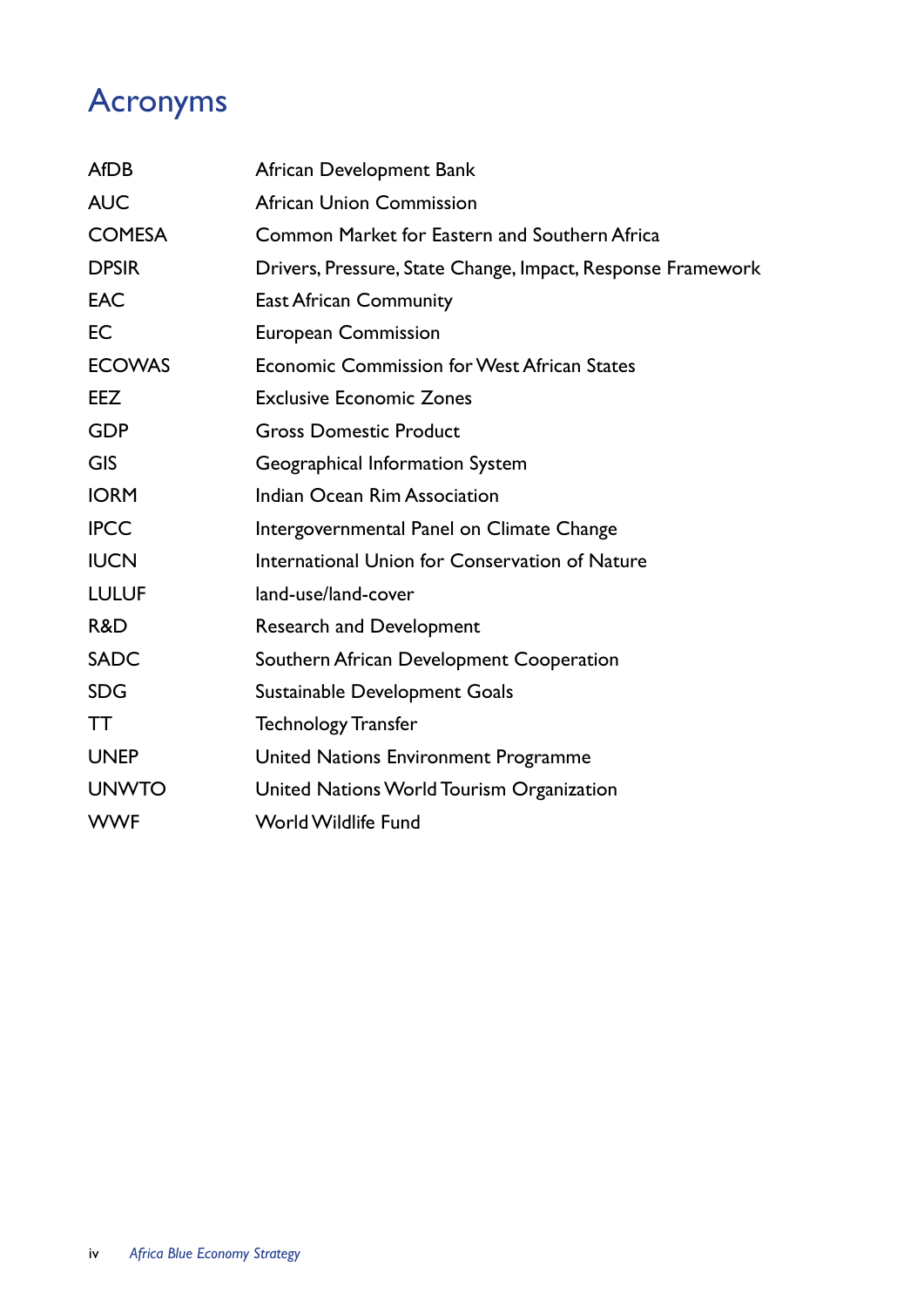# Acknowlegements

My profound gratitude goes to Her Excellency Ambassador Yosefa Sacko for her vision and foresight in initiating the process for the formulation of a Blue Economy Strategy for Africa immediately following the Global Sustainable Blue Economy Conference in Nairobi, 2018. I also wish to express appreciation to the Director of DREA, Dr. Godfrey Bahiigwa for the support and facilitating the process; the AUC Departments of Trade and Industry, Energy and Infrastructure, AUDA-NEPAD for their collaboration during the formulation of the Africa Blue Economy Strategy. My special thanks go to the Government of Seychelles for their immense collaboration with the African Union during the formulation of the Strategy.

I wish to thank the consultant (Dr. Patrick Karani) who prepared this thematic area and the lead consultant, Professor Pierre Failler for technical coordination of the preparation.

I also wish to express gratitude Dr. Mohamed Seisay, Senior Fisheries Officer at AU-IBAR, for supervising the process of formulation of this thematic component. The invaluable contribution of the experts who participated in the stakeholders' consultative meeting is very much acknowledged and appreciated. Finally, I wish to acknowledge the support of the European Union and the AU member states for the financial support towards the formulation of the Strategy. I wish also to express my gratitude for the commitment and financial support by the Kingdom of Norway to Africa's blue economy growth.

#### *Prof. Ahmed El-sawalhy*

*Director/Head of Mission, AU-IBAR*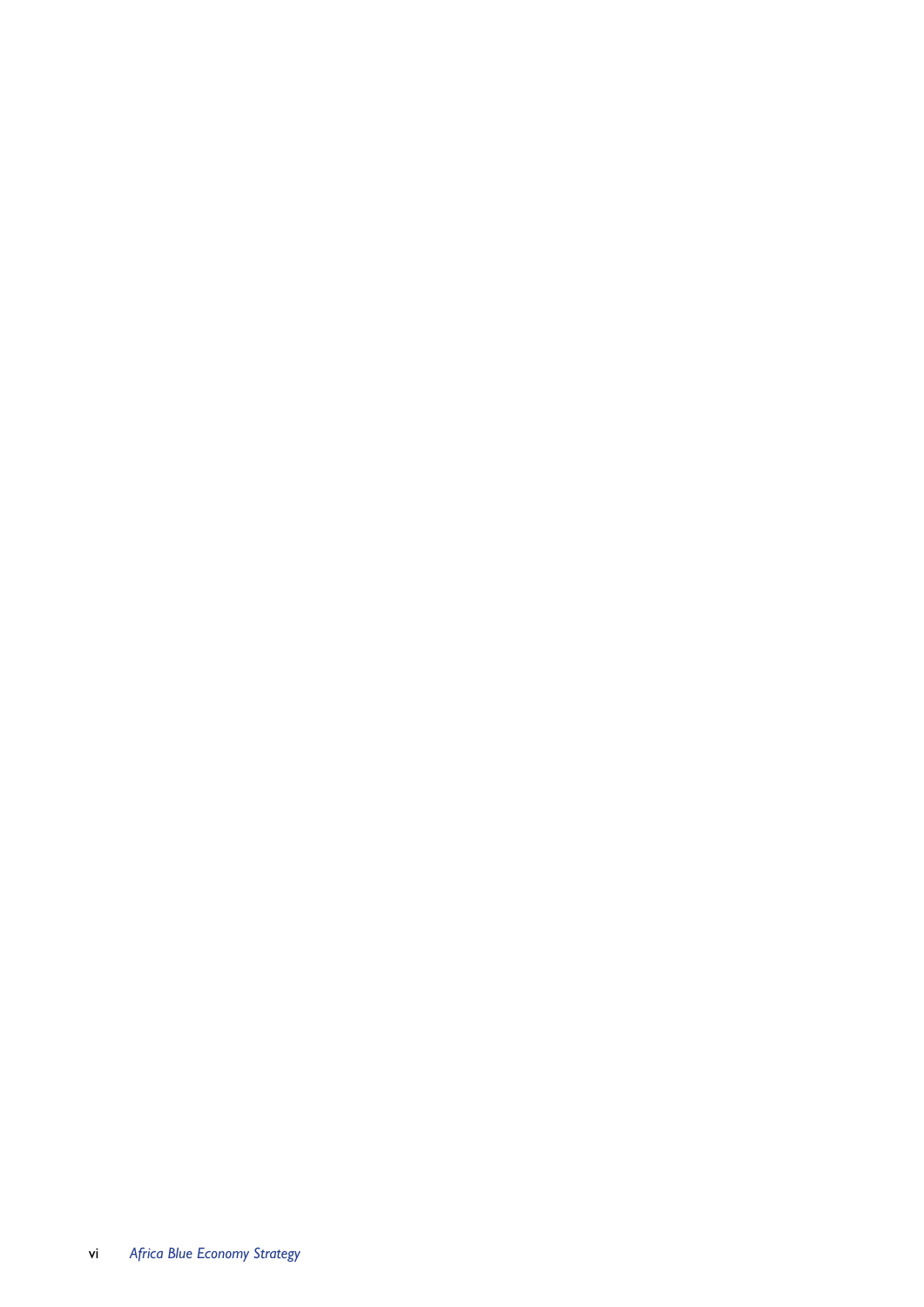# Context and outlook

## *Context*

The context in which Coastal & Marine Tourism; Climate Resilience; Environment and Infrastructure operate and emerging issues thereof, compounded in the framework of Drivers, Pressure, State change, Impact and Response (DPSIR). This framework summarized in the figure below, shows dependency and interdependency of each of the concepts in interactive system.



By definition, coastal and marine tourism include shore-based activities, such as land based, whale watching, reef walking, cruise ship supply and yachting events, within the overall context of marine tourism. Tourism stimulates infrastructure development accelerating economic growth by increasing the number of available jobs in a tourism sector, both directly and indirectly. The sector needs to be climate resilient and environmentally friendly. The sector has a multiplier effect within the industry. In part, results into: a large and diversified workforce with a varied skill profile in the tourism sector; jobs involved in direct administration of hotels, restaurants, stores, transportation and security; the creation of new employment opportunities for the youth and women. The outcome of the sector, results in an increase in the standard of living of the local population, which, in turn, leads to an increase in consumption of goods and service and increased spending in the economy.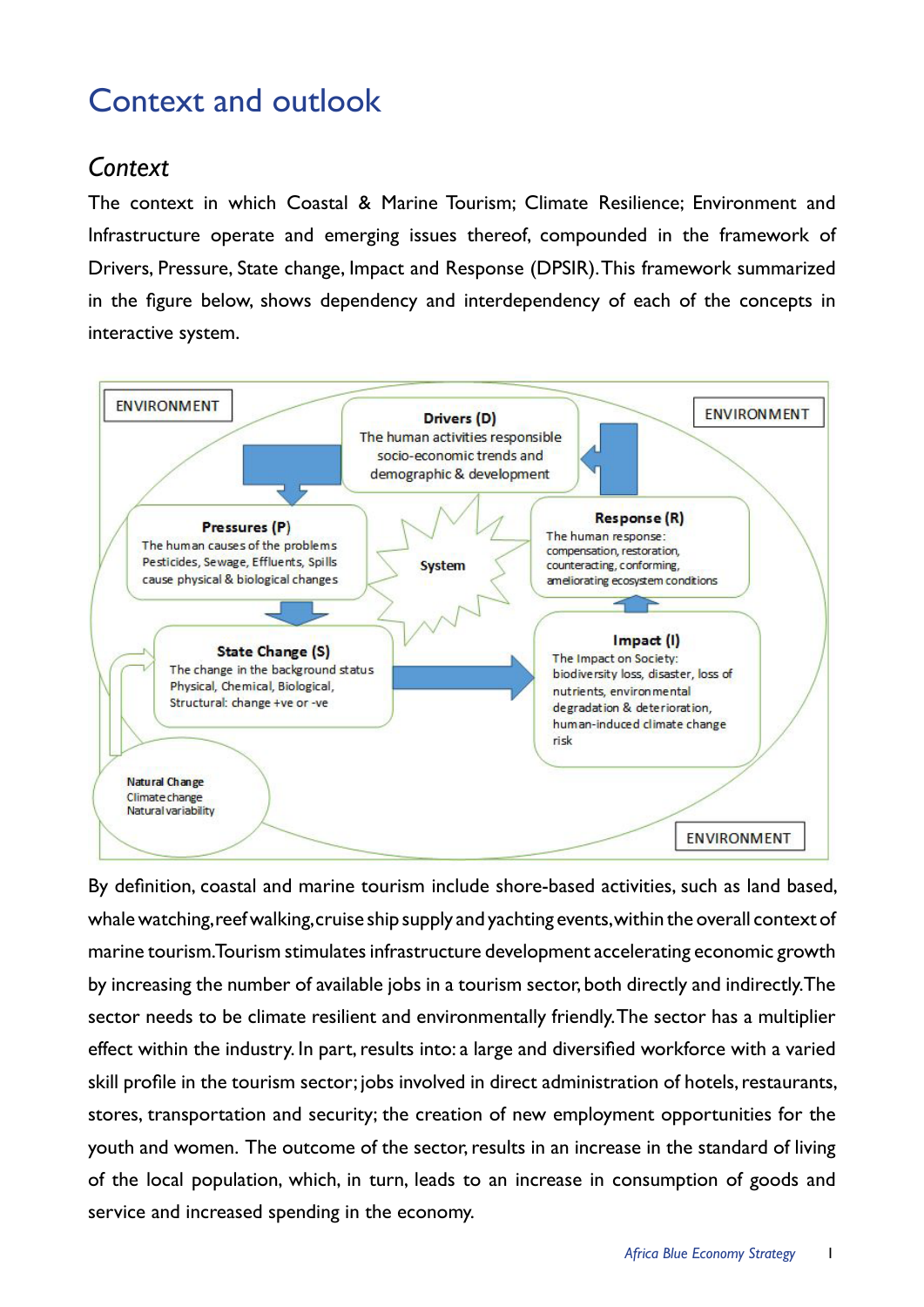|  |  |  | Table I: Economic and social contribution of the Coastal and Marine Tourism sector in 2018 |  |  |  |  |  |  |  |  |
|--|--|--|--------------------------------------------------------------------------------------------|--|--|--|--|--|--|--|--|
|--|--|--|--------------------------------------------------------------------------------------------|--|--|--|--|--|--|--|--|

| <b>Global Overview</b>            | 2018 USD billion | $2018%$ of total | 2019 Growth |
|-----------------------------------|------------------|------------------|-------------|
| Direct contribution to GDP        | 2,750.7          | 3.2              | 3.6         |
| Total contribution to GDP         | 8,811.0          | 10.4             | 3.6         |
| Direct contribution to employment | 122,891          | 3.8              | 2.2         |
| Total contribution to employment  | 318,811          | 10.0             | 2.9         |
| Visitor exports                   | 1,643.2          | 6.5              | 4.0         |
| Domestic spending                 | 4,060.1          | 4.8              | 3.5         |
| Leisure spending                  | 4,475.3          | 2.5              | 3.8         |
| <b>Business spending</b>          | 1,228.0          | 0.7              | 3.0         |
| Capital investment                | 940.9            | 4.4              | 4.4         |

*Source: World Travel & Tourism Council: Economic Impact 2019*

In 2018 the sector contributed USD80 billion, about 3.4% of the GDP at annual growth rate of 1.3% over the last decade (Attri, 6-8 May 2018). The sector has potential for expansion and growth as most areas are yet to be exploited. The contribution to employment in 2018 was estimated at 24 million jobs in Africa at annual growth rate of 5.6% compared to global average of 3.9% (AfDB 2018; EC 2018). This provides potential opportunity for economic development. The development of eco-tourism will contribute to the conservation of ecosystems and reduce the ecological footprint. In addition, it will employ about 10% with impact on services and capital investment.

| <b>Global Overview</b>            | 2018 USD billion | 2018 % of total | 2019 Growth |
|-----------------------------------|------------------|-----------------|-------------|
| Direct contribution to GDP        | 4,065.0          | 3.5             | 3.6         |
| Total contribution to GDP         | 13,085.7         | 11.5            | 3.7         |
| Direct contribution to employment | 154,060          | 4.3             | 2.1         |
| Total contribution to employment  | 420,659          | 11.7            | 2.5         |
| Visitor exports                   | 2,483.9          | 7.2             | 3.8         |
| Domestic spending                 | 6,031.9          | 5.3             | 3.7         |
| Leisure spending                  | 6,780.7          | 2.8             | 3.9         |
| <b>Business spending</b>          | 1,735.1          | 0.7             | 3.2         |
| Capital investment                | 1,489.5          | 5.0             | 4.2         |

*Table 2: Economic and social contribution of the Coastal and Marine Tourism sector in 2030*

*Source: World Travel & Tourism Council: Economic Impact 2019*

The projections of the sector growth by the year 2030 are relatively minimal or almost constant on global average, while Africa expected to grow by 3.5% (Attri, 6-8 May 2018). In 2030 the value added generated by the coastal tourism should exceed 100 billion with 28 million people employed while in 2063, it should generate 138 billion of value added with an employment figure of 35 million. The strong development of the continental tourism will boost the demand for tourism services and infrastructures. The coastal and the marine environment as a whole has become one of the new frontiers and fastest growing areas of the world's tourism industry, and Africa is likely to be the most beneficiary. The key drivers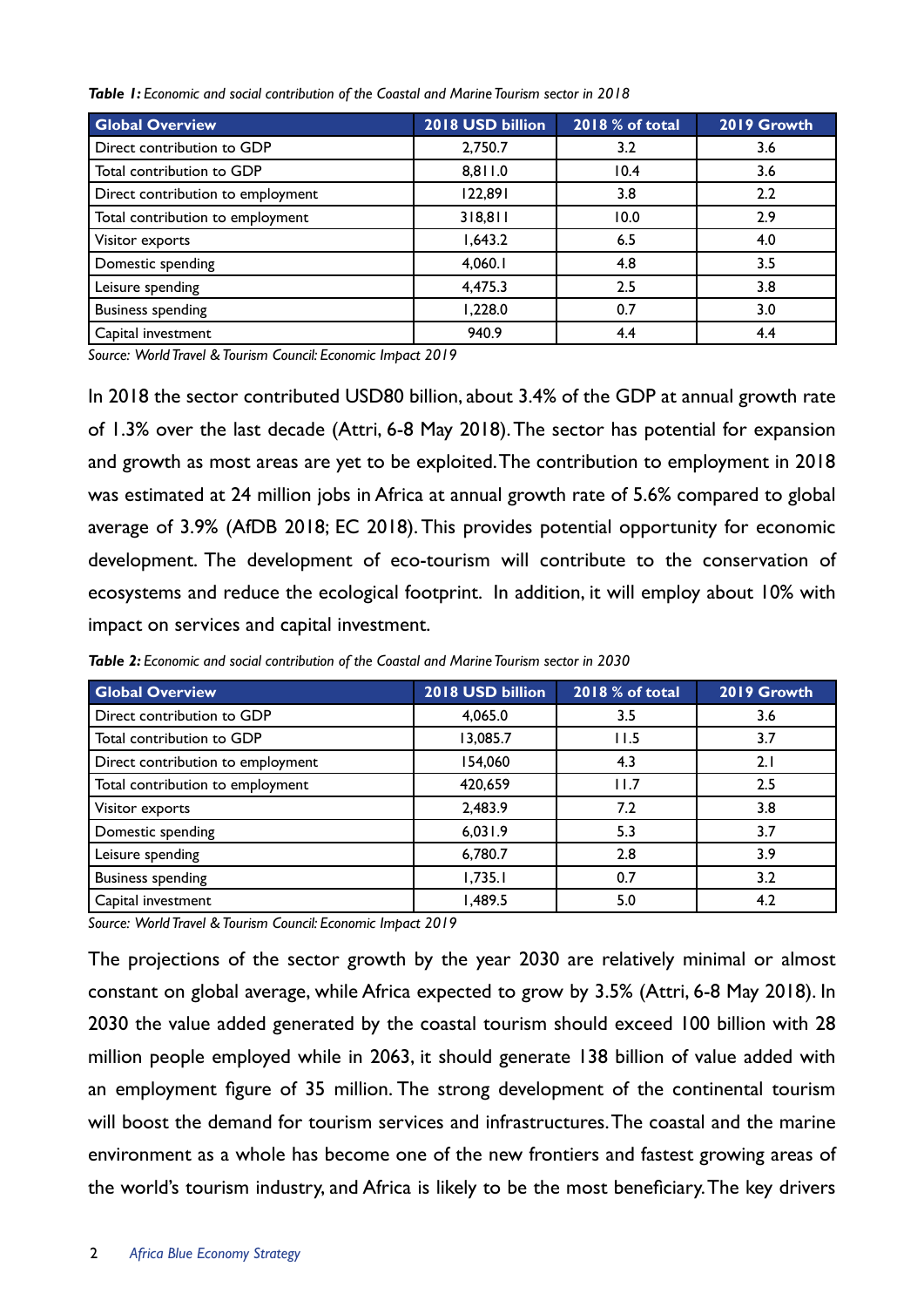for Africa's benefits are related to: Ecological sustainability; Social and cultural sustainability and Economic sustainability that are functional and less polluted and advancing green lowcarbon and blue economy.

Blue Carbon is part of a Blue Economy with an opportunity to develop coastal wetland projects to mitigating climate change. The planning of blue carbon conservation projects and evaluating how ecosystems can be more effectively included within existing policy frameworks, carbon financing mechanisms such as Reducing Emissions from Deforestation and Land Degradation (REDD+) and other UNFCCC mechanisms are essential to restoring and protecting marine ecosystems. There is also a great opportunity for Nationally Determined Contributions (NDCs) for adapting and mitigating climate change in existing frameworks for carbon offsets referred to as carbon credits. Coastal protection, biomass production, water purification, etc., are among the most important ecosystem services delivered by aquatic ecosystems. Their current value is estimated to the average monetary value of carbon sequestration of about USD 130 000 per km2 of mangrove, salt marshes and sea grasses (Failler, et al., 2019). At the scale of Africa, the value is estimated at USD 40 billion in 2018 annually with a potential growth to USD 45 billion in 2030 to USD 70 billion in 2063 with an effective protection and restoration of coastal, marine and freshwater ecosystems.

## *Emerging Issues*

Following up to the AU-IBAR Nairobi workshop on 30-31 August 2019, at AU-IBAR head office, participants drawn from the African continent with diversified background and experience, acknowledge the sector as key for integrated regional development. In this context, they specifically identified emerging issues as follows for consideration:

- Adopt integrated/multi-disciplinary approach for all sectors: Coastal & Marine Tourism, Climate Resilience, Environment and Infrastructure;
- Ensure that Corporate Social Responsibility (CSR) is paramount to all sectors under consideration to provide incentives to benefit local communities
- Deliberate on resource mobilization instruments and learn from the application of green bond initiative best practices for preparing a blue bond instrument
- Consider tools applied in mainstreaming the economics of environmental policy (natural resource accounting, economic instruments, incentive measures) and management that were applied to trading and environmental services for anchoring the sector to the economy
- Built in environment for infrastructure, resilience for coastal and marine ecosystems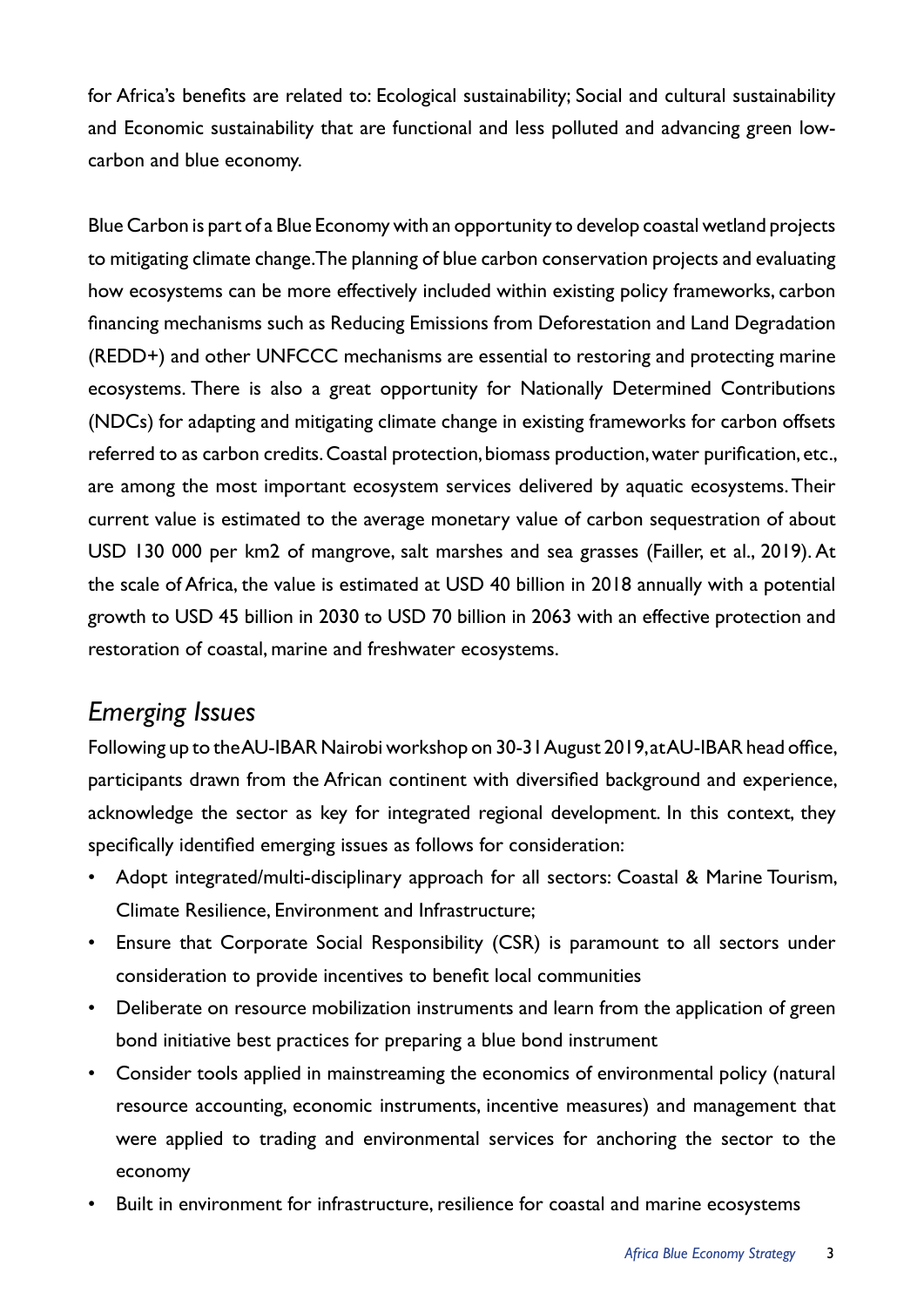- Consider institutional arrangements and experience necessary for action plans and implementation since every country will need to realign with AU Strategy among other regional strategies
- Consider natural resources management in the context of blue justice for equitable sharing of benefits
- What role civil organizations can play to develop capacity with support to research and communities' participation is important for blue economy. In particular, communities in coastal areas dependent on mangroves for livelihoods, conservation and protection are necessary for environmental sustainability. Experience from green economy has not benefited local communities in some countries such as Cameroon, and this should be a lesson to the blue economy.
- Build capacity for all stakeholders, knowledge empowerment on the involved sectors
- Establish linkages to other AU documents to enrich BE strategy. For example, there are documents such as African Tourism Strategy and Tourism Master Plan for Ethiopia, IGAD Tourism Master Plan

In order to prepare a robust strategy including the above emerging issues, the sector goals are expanded to weights for more equitable sustainable tourism and resilient infrastructure. Tourism is important to most African countries economy and should not be limited to coastal and marine tourism but also include inland tourism with freshwater, springs, mountains among other sceneries. Tourism and other sectors impact on environment to address pollution related issues and also impact on infrastructure related resilience. Therefore, tourism should not be viewed in the context of business of Euros and Dollars, but, more in the context of environmental, ecosystem and cultural services and ensure to promote domestic tourism for long-term sustainability and new market niche. The mapping-out of tourism resources in Africa with relevant linkages to Blue Economy including oceans and inland freshwaters and establish linkages to eco-tourism will incorporate climate resilience. Local communities' participation in coastal and marine tourism, is essential in protection of the marine environment for example, beach cleaning, collection of plastics to conserve marine ecosystem/biodiversity, recycling for small business enterprises. The vision, strategic goals and implementation principles of the BE strategy, will stipulate implementation plan defining timeframes and priority interventions.

## *Outlook*

Generally, coastal tourism includes a range of tourism, leisure, and recreationally oriented activities that occur in the coastal zone and immediate offshore coastal waters. These include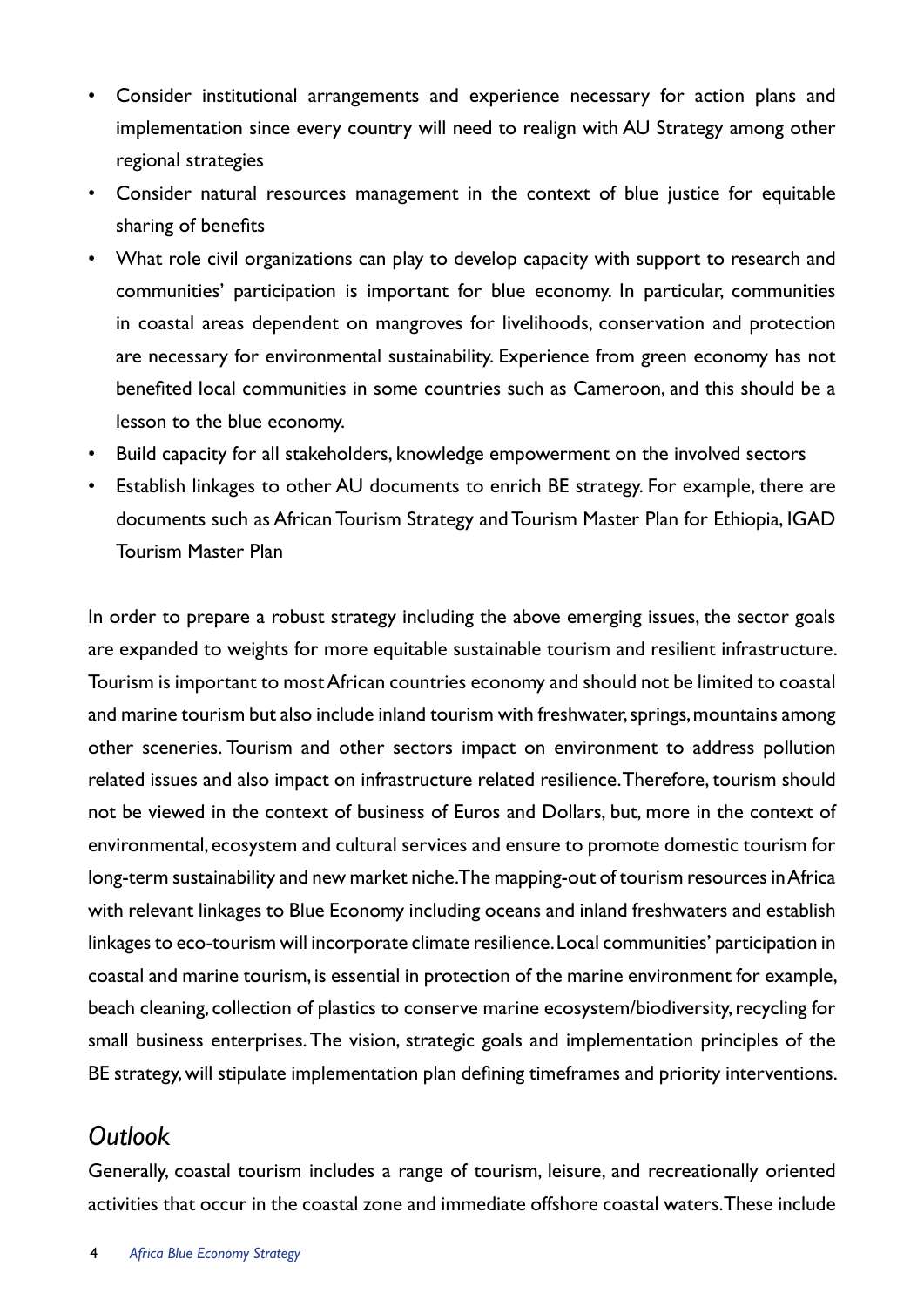tourism-related development infrastructure (accommodation, restaurants and food services, attractions, and second homes), and the infrastructure supporting coastal and marine tourism development (e.g., retail businesses, transport hubs, marinas, and activity suppliers). Also included are tourism activities such as recreational boating, coast- and marine-based ecotourism, cruises, swimming, recreational fishing, snorkeling, and diving among other water sports.

The Western Indian Ocean bordering, South Africa, Mozambique, Tanzania, Kenya, Somalia, Seychelles, Madagascar and Mauritius is a well-known destination in the tourism market, but, with only approximately 3.9 million tourists' arrivals in 2012 (UNWTO, 2013). The tourism sector expected to develop, with a projected growth of 3.3% up to the year 2030, resulting in US\$1.4 billion in 2020 and US\$1.8 billion by 2030. The contribution of tourism sector differs from country to country. African Union (2012), Africa's Integrated Maritime (AIM) Strategy 2050, indicates that South Africa registered 29.8% of tourist arrivals and 67.9% of tourist receipts in 2012. Sustainable Tourism Governance and Management in Coastal Areas of Africa Commission de l'Océan Indien, 2007, Strategic environmental assessments at national and regional levels, show GDP in South Africa, concentrating the greatest share of arrivals and receipts, to 26.4% of GDP in the Seychelles.

The Western Indian Ocean Africa region offers various tourism products including traditional leisure destinations (Mauritius and the Seychelles), whale and dolphin watching (Zanzibar and Mozambique), diving (Kenya), and nature-based tourism in many locations of the continent. However, in some African countries, tourism focuses on inland circuits (safaris in Kenya and Tanzania). There is potential for West Indian Ocean as a cruise destination. In 2010, 200,000 tourists accessed the Seychelles in cruise vessels (UNWTO, 2013).

In the North Africa region within the Mediterranean Sea, is the largest of the semi-closed sharing environmental, climatic, historical and cultural ties, over 46,000 km of coastline (UNWTO, 2013). The region is characterized by strong imbalances in economic, humanitarian crises, climate change and population growth, which create a rift between the North and South shores of the Mediterranean, creating a highly unequal regional context. The Mediterranean region is home to about 480 million people spread across three continents, with an extremely varied population density (UNWTO, 2013). Approximately, one third of the Mediterranean population live in coastal areas, where tourism is concentrated, leading to urban sprawl and infrastructure development of the coastal areas. Tourism is the main economic sector in the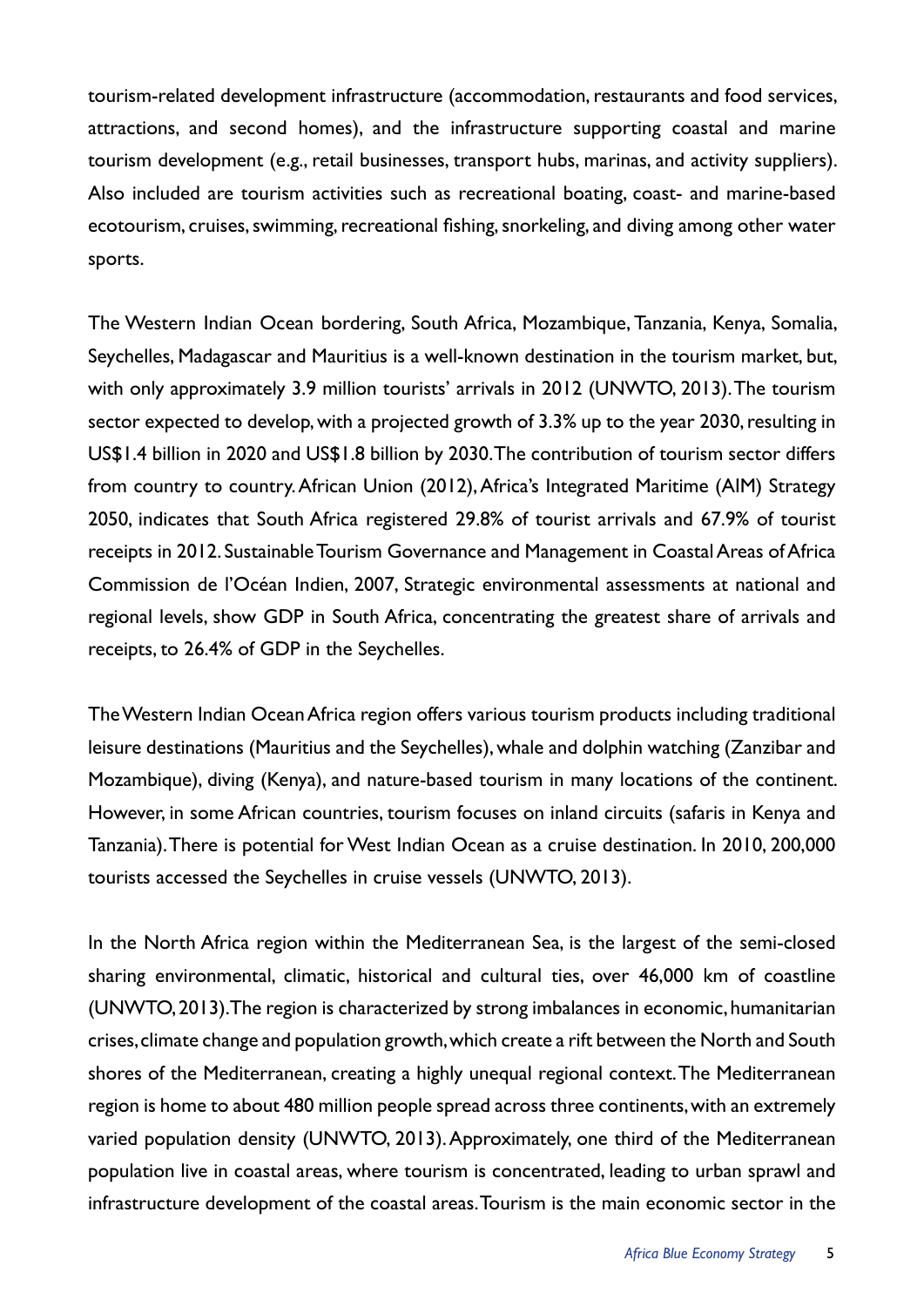Mediterranean region, representing 30% of global tourism flow and it is the world's principal regional tourist destination (UNWTO, 2013).

The Mediterranean Sea hosts between 7% and 9% of the world's marine biodiversity of which 20-30% endemic species, and benefits from strong protection with 1,231 marine protected areas covering 179,798 km2(IUCN, 2013). Pressures contributing to the loss of habitats include unsustainable exploitation of resources, pollution, climate change, eutrophication and invasive marine species. Biodiversity is fundamental for the Mediterranean economy, with benefits derived from ecosystem services and from tourism and value derived from nature.

## Coastal Tourism

Coastal tourism recognized as one of the largest component of the global tourism industry and one of the most vulnerable economic sectors to climate variability as it is extremely dependent and sensitive to climate and weather factors, which influence the decision-making process of tourists and the success of tourism businesses. Simultaneously, it is one of the largest activities that contribute to climate change as estimated between 2009 and 2013 the overall carbon footprint of tourism increased from 3.9 to 4.5 GtCO2e, representing 8% of global greenhouse gas emissions (UNWTO, 2013).

Tourist destinations will be affected by climate change, but coastal and island destinations will be the most vulnerable to the impact and risks caused by climate change (World Risk Report, 2018). Its causes are the constant presence of tourist infrastructures and high dependence on tourism, the concentration of the population present at the coasts, the intensity of extreme events, which cause a sudden interruption of tourism. The impact of climate change varies according to the territorial elements and climatic requirements. The world's climate change hotspots correspond to the geographic areas with the most intensive coastal and maritime tourism activities, in particular in the Mediterranean Sea, and Indian Ocean. Over 60% of tourists prefer beach holidays and beach tourism provides more than 80% of U.S. tourism receipts (UNEP 2009). Coral reefs contributed an estimated US\$11.5 billion to global tourism (Burke et al. 2011). However, if estimates of tourism's contribution to the global economy are applied to the WWF estimates, then tourism proportionate share is approximately US\$225 billion worth of the value of ocean goods and services.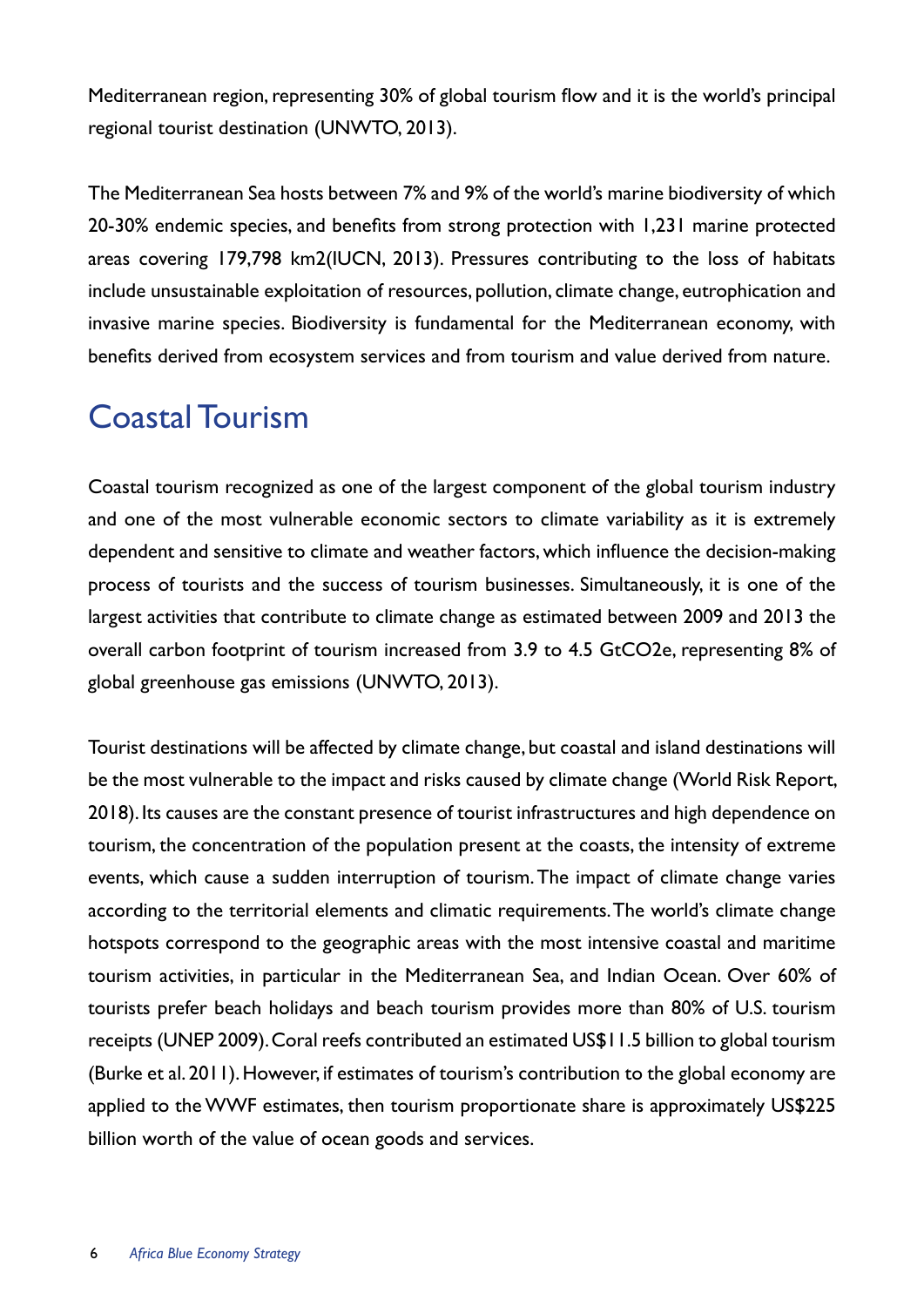## Marine Tourism

Marine tourism resources exist under a range of global systemic threats to marine and ocean systems that are primarily anthropogenically driven. These include climate change, overfishing, bottom trawling (towing a trawl, which is a fishing net along the sea floor), transfer of exotic species, changes in waste, nutrient and sediment inputs into coastal and marine ecosystems, coastal infrastructure development and loss of natural capital in coastal areas, in particular, coastal wetlands. The experiences of these threats is "uneven", for example, while they are global in scale their effects on tourism development and the tourist experience varies from location to location, hence, impact is local in nature. In the long term-their effects are systemic in that over time they affect not only destinations but also source regions as well.

## Climate Resilience

Climate change is one of the main concerns with respect to the future of marine. The Intergovernmental panel on Climate Change (IPCC) 2014 concluded that: coastal tourism continues to be highly vulnerable to weather, climate extremes, and rising sea levels with the additional sensitivity to ocean temperature and acidity for the sectors that rely on reef tourism. Developing countries and small island states within the tropics relying on coastal tourism are most vulnerable to present and future weather and climate extremes, future sea level rise, and the added impacts of coral bleaching and ocean acidification (IPCC 2014).

Africa also recognizes that certain adaptation investments have significant mitigation dynamics as well. For example, when watersheds and catchment areas are conserved through further investments, they tend to foster resilience and strengthen the adaptive capacities of nearby communities (experienced less floods, improved local climate stability among others). The conservation investments also contribute to enhancement of the carbon sink function of the watersheds and water catchment resources, resulting in more carbon sequestration.

Coming into effect, the Paris Agreement (2016) to support climate resilience provides space for investments. African countries have prepared and submitted Nationally Determined Contributions (NDC) action plans with ambitious targets, and with potential for investment. NDCs consider both mitigation and adaptation projects where renewable energy, such as solar, wind, waste to energy power, will be introduced to replace the burning of coal and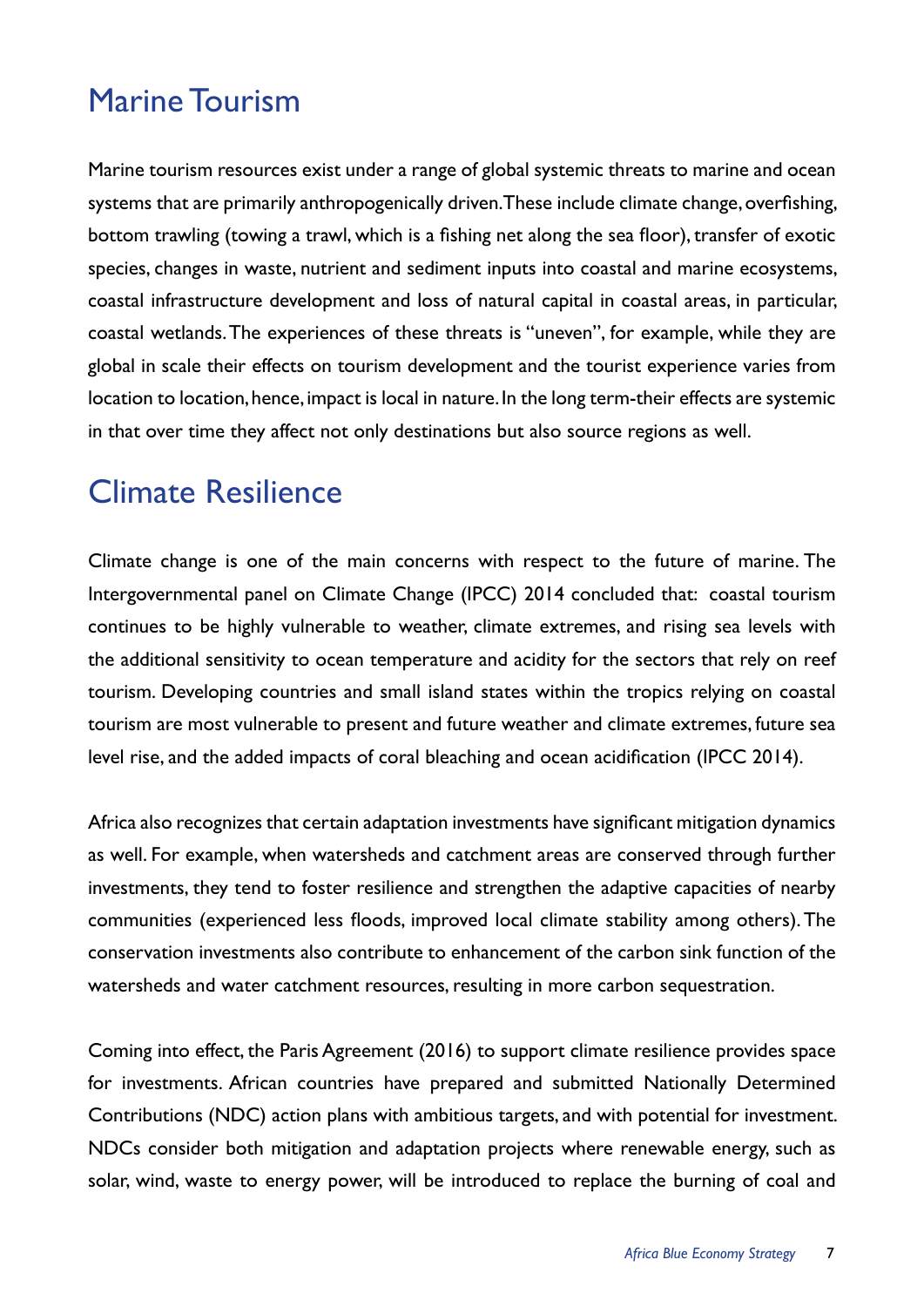charcoal. The investment will reduce emission of carbon dioxide gases and deforestation avoided. Restoration of beaches by reducing erosion, management of mangroves and protection of coral reefs will result into increased fish stocks due to better breeding grounds, hence local fisher communities' livelihood sustained. As a result, the adaptive capacity of a nearby community enhanced.

## Challenges and interventions

In unlocking the potential of sustainable blue economy for coastal and marine tourism, climate resilience, environment and infrastructure, challenges emerge. In this section of the technical report, challenges identified and potential strategic interventions suggested. The challenges are regarded as issues the African continent is facing in respective sectors and suggests potential strategies to address these challenges and recognize opportunities of these sectors.

# Climate change

Climate change resilience requires application of codes and standards that will contribute to building capacity necessary to enhance resiliency of coastal and marine tourism infrastructure. However, there is limited knowledge and awareness on application of climate resilient building codes and standards in Africa. In addition, attempts to apply ecological standards to solve environmental challenges or problems of coastal and marine tourism infrastructure provide potential opportunity. The Blue Economy strategy will ensure incorporating natural elements of marine ecosystem (e.g. wetland vegetation; sea-grass, coral reefs, mangroves) into shoreline stabilization in order to reduce environmental challenges and ecological impacts, minimizing fragility of the ecosystems, and stopping coastal erosion. Thus the BE strategy will enhance value addition and improving the ecological value of man-made structures by adding features of coastal and marine tourism that are generally missing from such structures at design level and can contribute to reduction, minimization, avoidance, mitigation and management of the detrimental effects of coastal and marine tourism on biodiversity. Management of man-made disturbances including maintenance works; noise pollution; harvesting; discharge of effluents to artificial coastal and marine space.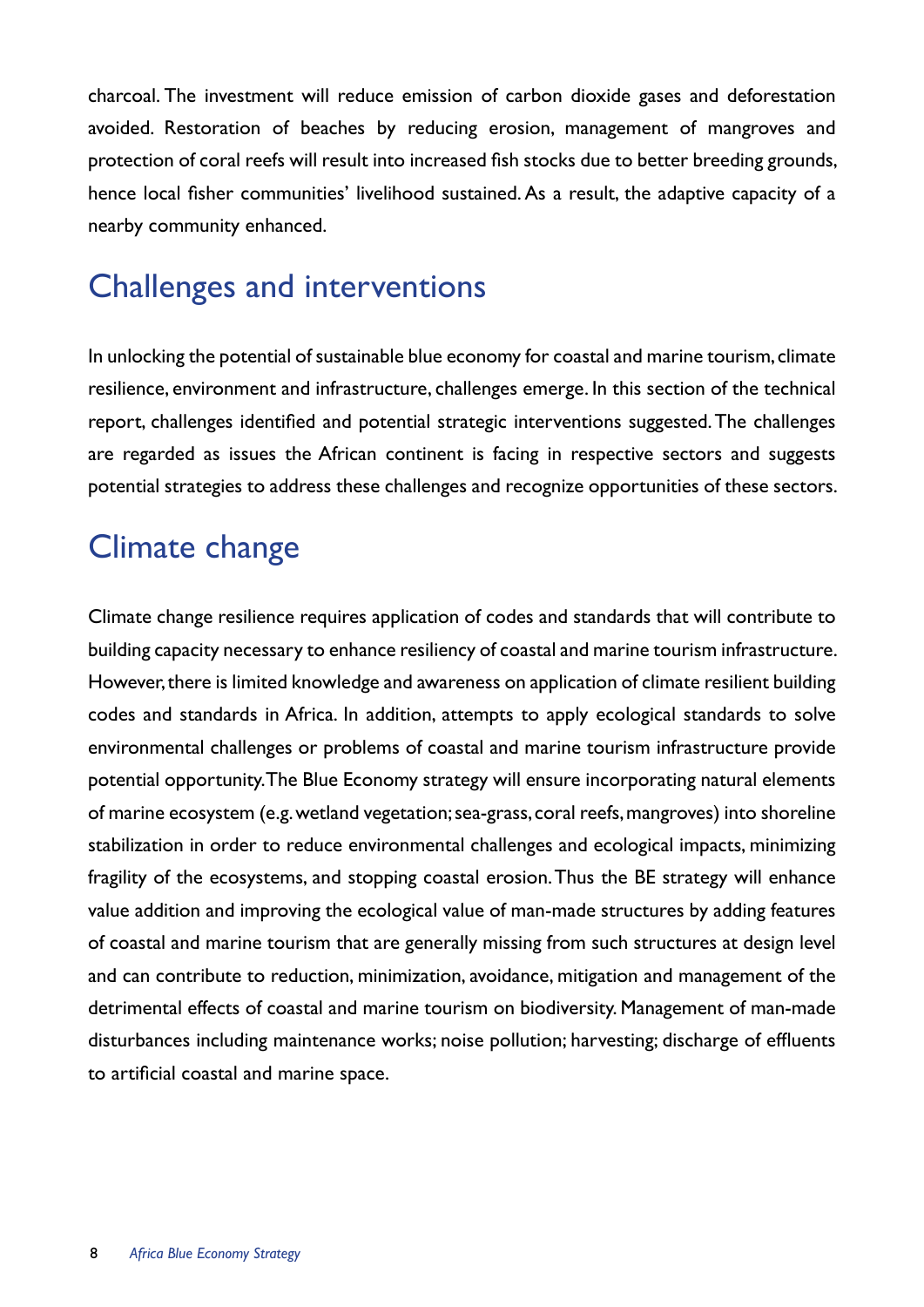## Environment

Coastal and marine environments are emerging as economic hubs and continuously under physical end environmental transformation is a consequence of the increasing demand for tourism infrastructure to sustain commercial, residential and tourist activities. A number of coastal countries are developing infrastructure that including: breakwaters, jetties and seawalls that have become features of intertidal and shallow sub-tidal marine features. Thus far, coastal and marine tourism transformation is increasing in response to the exponential growth of coastal populations and to African changes, such as sea $\Box$  level rise and increased frequency of extreme weather events (e.g. cyclones, storms). As a result, the environmental challenge is the ecological effects of increasing infrastructure to coastal and marine tourism. Hence, the blue economy strategy will provide future research and development (R&D) directions for advancing knowledge and data for coastal and marine tourism ecosystems and highlight how alternative management options might mitigate their environmental impacts. Coastal and marine tourism infrastructure supports different in-situ and ex-situ marine biodiversity. Its introduction in the intertidal zone or in near-shore waters result into fragmentation and loss of natural biodiversity. In addition, the provision of hard substrata along sedimentary shores alter local and regional biodiversity by modifying natural patterns of dispersal of species, or by facilitating the establishment and spread of exotic species. The blue economy strategy will make provisions for guidelines for coastal and marine tourism conservation and protection.

In spite of being economically profitable, this sector generates considerable environmental damages and it is overly dependent on natural resources. To supply visitors with a variety of goods and services, pressure on natural resources can become quickly unsustainable. For instance, the additional demand of water, energy or food —extremely scarce resources in many coastal areas— causes pressure on local territories and communities, leading to overfishing, water shortages, as well as expensive electricity and cooling/heating costs. In addition, coastal and maritime tourism causes marine and freshwater pollution through the discharge of sewage and the disposal of considerable quantities of solid waste. Coastal and marine tourism generates indirect land activities linked to infrastructure constructions that are responsible of considerable amounts of pollution and destruction of natural habitats, as well as of pressure on natural resources such as water but also sand, limestone and wood.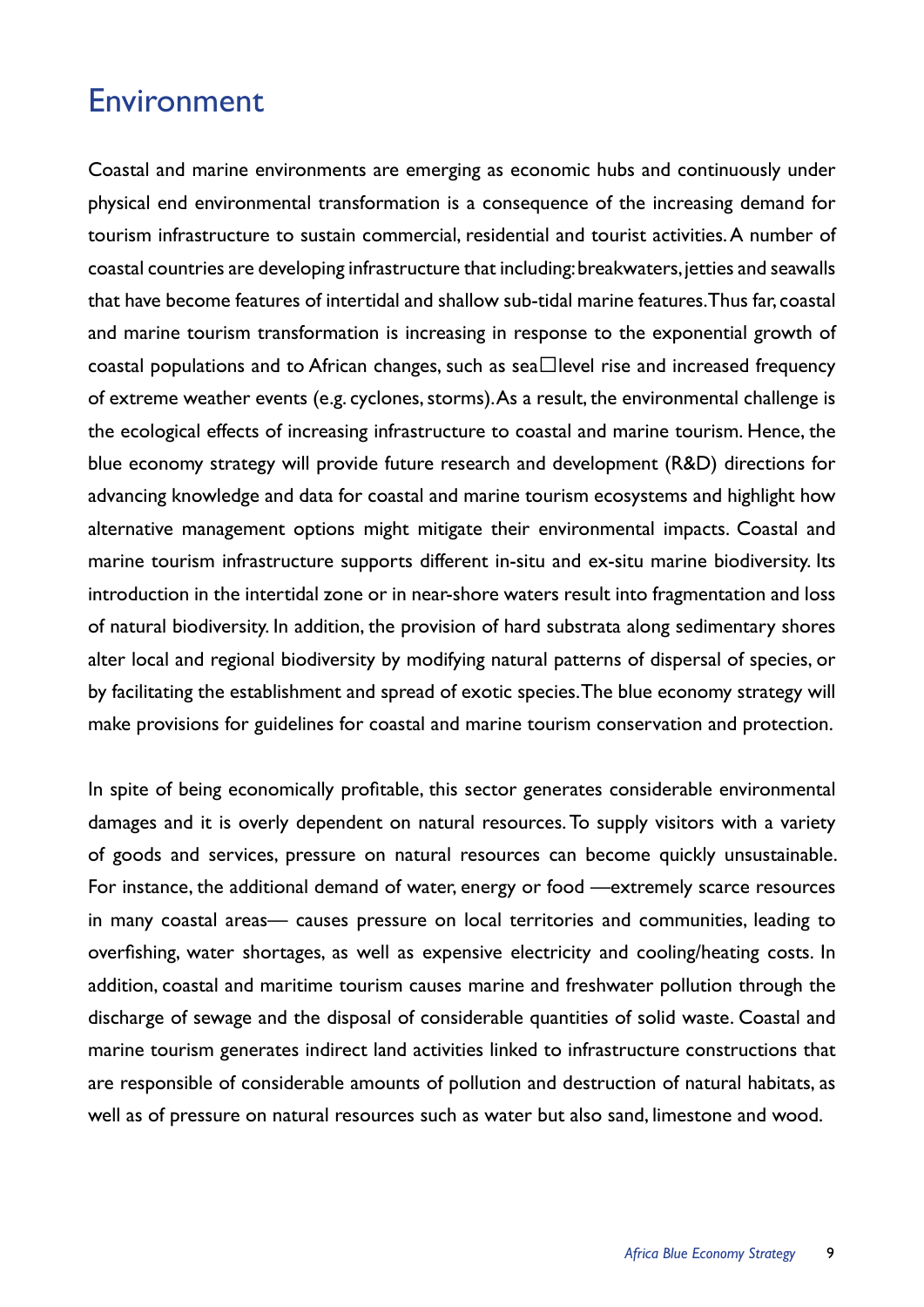## Interventions

Challenges are complex in nature and require multidisciplinary interventions and actions to match the need for strategic solutions. Thus, though the suggested interventions are sectorial, it should be noted that, the multi-sectoral approach and synergy among blue economy sectors are critical for effective outcomes. Some of the strategic interventions to provide solutions are suggested below.

## *Integrated and Perspective Approach to Marine Ecosystem*

Integrated and Prospective Approach to Marine Ecosystems is complex and requires adequate data for assessing marine ecosystem and knowledge to understanding the functioning of the marine ecosystem. There is lack of spatial data necessary for effective and efficient planning. Marine ecosystems suffer from a scarcity of spatial data relative to terrestrial counterparts. In terrestrial systems the spatial patterns of land-use/land-cover (LULC) are relatively straight forward to access via satellite and have been used as proxy indicators of ecosystem service provisions. In contrast, remote sensing tools used to study the surface of the earth are much less effective at capturing images of the seabed, and by extension marine habitats. Marine ecosystems such as waters and their constituents are frequently driven great distances by winds, tides, and currents unlike terrestrial ecosystems. This creates a challenge for management as the identification and protection of areas where ecosystem services are exploited is not necessarily sufficient to ensure sustained service delivery. Further complications arise from the three-dimensional uses of marine systems, incorporating activities that use the sea surface, the water column and the benthic habitats.

## *Maritime spatial planning and better coordination and synergy*

Martime spatial planning requires effective and efficient coordination. In order to guide marine conservation actions more effectively, there is the need to use species distribution models for example for studies on biological invasions, the identification of critical habitats, among others. The management of marine systems, including the assessment of their overall health status increasingly by applying ecosystem-based and impact assessment approaches. The protection and conservation of marine ecosystems, together with the sustainable use of the services they provide, are of fundamental importance to the maintenance of marine health. The goal of ecosystem-based management is to maintain an ecosystem in healthy, productive, and resilient conditions so that it can provide the services needed for the well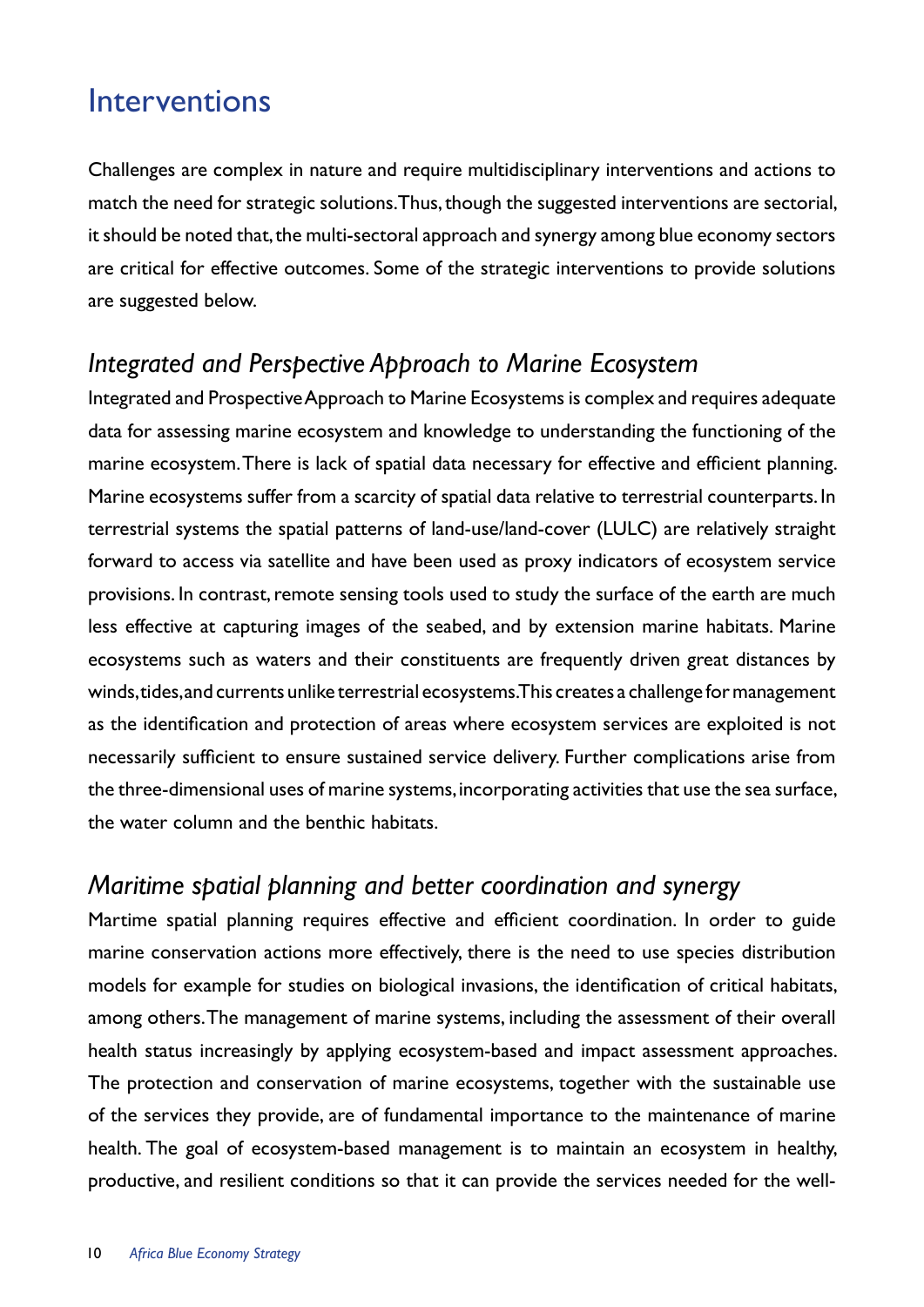being of society.

## *Improving Marine Knowledge*

Enhance progress to supplement technological advancements resulting in the accessing and acquisition of spatial data readily and at higher resolutions. Develop capacity to map, model and value an increasing number of marine ecosystem services with initiatives such as principle-based modeling. Create awareness required around the progress in marine ecosystems to increase knowledge on the value of the biosphere and the relative proportion between biomes. Establish a mechanism for effective long-term monitoring of populations and communities supported to understand marine ecosystem functioning and its responses to environmental and anthropogenic pressures. Develop a coding system to provide ways to get reliable, verifiable, efficient and cost-effective monitoring of marine species. Obtain current information on a regular basis, complete maps of marine habitats, ecosystem services, among others, supporting a better understanding of spatial ecology and marine management. This information requires data integration of the different ecosystem components in order to understand large-scale patterns and long-term changes.

# Strategic Goals

The AU Blue Economy development of coastal and maritime tourism, climate resilience, environmental and infrastructure sectors is based on the pillars of Wealth Creation and Environmental Sustainability with aspirations of a Prosperous Africa, based on Inclusive Growth and Sustainable Development and strategic goals including:

- Goal 1: Environmentally sustainable and climate resilient economies and communities
- Goal 2: Integrated and Sustainable Coastal & Marine Tourism
- Goal 3: Sustainable Tourism
- Goal 4: Resilient Infrastructure, Blue Carbon & other Ecosystem Services

Each strategic goal is divided into specific objectives, which themselves are characterized by several targets. These targets are not static. Although they are currently being applied today they can, nonetheless, be reformulated at the time of evaluation or interim reports. Furthermore, possible new priorities may emerge in the coming months and years, thereby making others less urgent. The goals and objectives presented below in the form of a summary table, followed by a more detailed breakdown of the targets for each objective.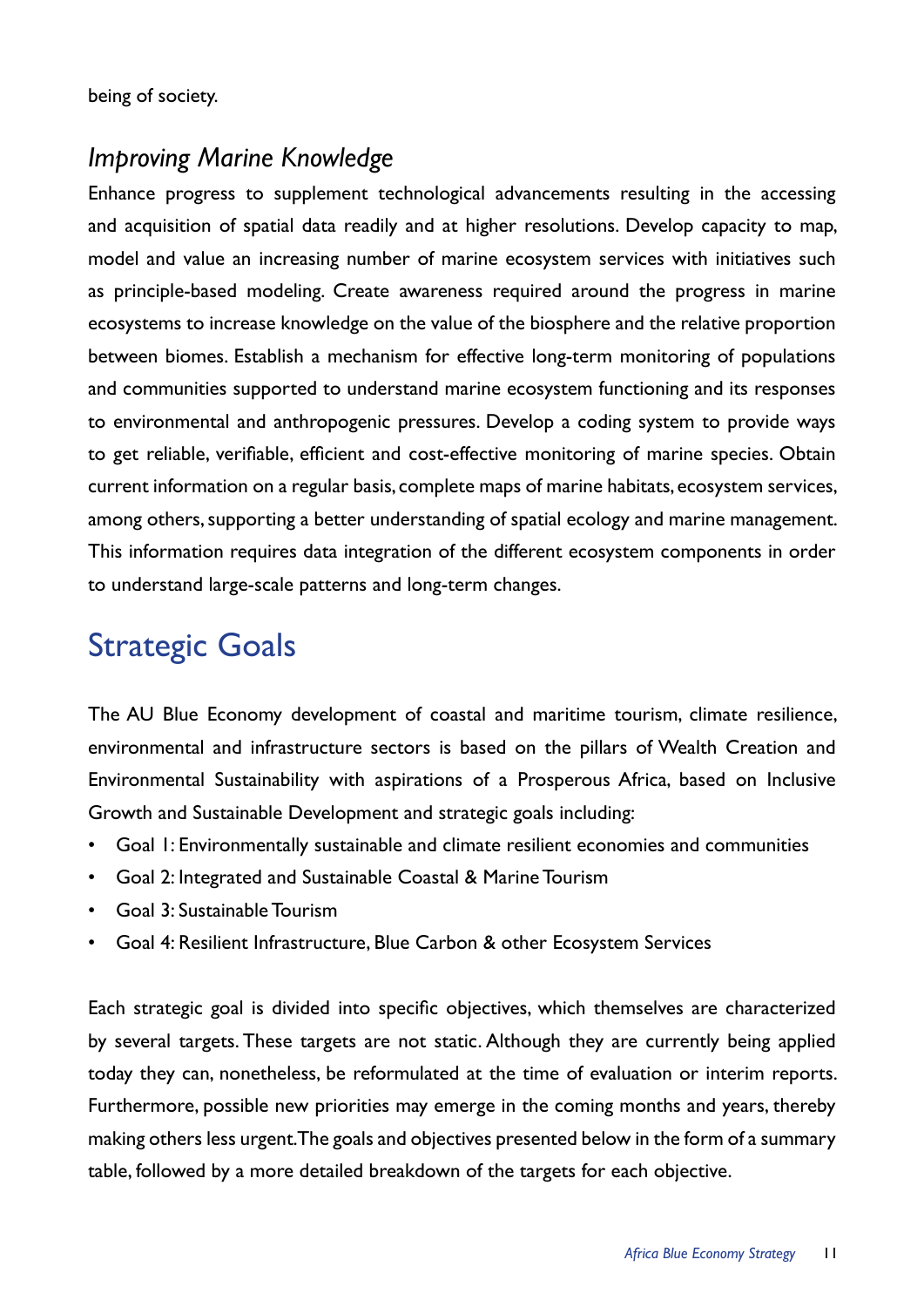|                   | Goal I<br>Environmentally<br>sustainable and climate<br>resilient economies and<br>empowered communities                                               | Goal 2<br>Integrated and<br>Sustainable Coastal &<br>Marine Tourism | Goal 3<br>Sustainable Tourism                                      | Goal 4<br>Resilient Infrastructure,<br><b>Blue Carbon &amp; other</b><br><b>Ecosystem Services</b> |
|-------------------|--------------------------------------------------------------------------------------------------------------------------------------------------------|---------------------------------------------------------------------|--------------------------------------------------------------------|----------------------------------------------------------------------------------------------------|
| Approach          | Integrated and Prospective Approach to Marine and freshwater Ecosystems: A Prosperous Africa,<br>based on Inclusive Growth and Sustainable Development |                                                                     |                                                                    |                                                                                                    |
| <b>Objectives</b> | 1.1 develop integrated<br>strategies for sustainable<br>environmental<br>management                                                                    | 2.1 develop integrated<br>strategies for regional<br>cooperation    | 3.1 develop<br>integrated strategies<br>for sustainable<br>tourism | 4.1 develop strategies<br>for resilient<br>infrastructure                                          |
|                   | 1.2 develop capacity for<br>climate resilient economies<br>and communities                                                                             | 2.2 develop capacity<br>to strengthen regional<br>institutions      | 3.2 develop<br>integrated tourism<br>infrastructure<br>strategies  | 4.2 establish strategic<br>linkages including<br>infrastructure                                    |
|                   | 1.3 marine ecosystem<br>balanced                                                                                                                       | 2.3 harmonized<br>collaboration on<br>transboundary matters         |                                                                    |                                                                                                    |
|                   | 1.4 enhance local<br>communities' livelihoods                                                                                                          | 2.4 enhance<br>partnership between<br>public and private<br>sector  |                                                                    |                                                                                                    |
|                   | 1.5 develop a risk<br>management framework                                                                                                             | 2.5 promote R&D and<br>technology transfer                          |                                                                    |                                                                                                    |
|                   | 1.5 develop a risk<br>management framework                                                                                                             | 2.6 support integrated<br>planning mechanism                        |                                                                    |                                                                                                    |
|                   | 1.7 develop information<br>database and dissemination<br>mechanism                                                                                     | 2.7 enhance inter and<br>intra coordinated<br>mechanism             |                                                                    |                                                                                                    |

## *Detailed Presentation of Strategic Goals and Specific Objectives*

*Table 4: Presentation of objective 1.1 of Goal 1*

**Goal 1 -** Environmentally sustainable and climate resilient economies and communities

Application of the precautionary approach and risk management is necessary to provide guidance required to promote climate resilient economies and communities within environmental sustainable framework. The transformation of Africa's blue economy toward environmentally sustainable and climate resilient economies and communities requires a cost-effective strategy that will enhance the understanding of coastal and marine tourism, climate, resilience, environment, infrastructure in relation to impacts, environmental degradation and climate change issues. As demand increases to exploit marine ecosystems, Africa's Blue Economy Strategy would help minimize the risk of degradation associated with environmental economy policies, and impacts of environmental and climate change policies in support of resilient economies and communities.

#### **Objective 1.1 -** Develop integrated strategies for sustainable environmental management

An integrated approach will leverage on instruments developed to: reduce to 2013 levels of emissions arising from agriculture bio-diversity loss, land use, and deforestation; at least 30% of farmers, pastoralist and fisher folks practice climate resilient production systems; at least 10% of waste water is recycled for agricultural and industrial use; at least 15% of all urban mass transport operate on low renewable and low emissions fuel; at least 10% of all urban buildings are certified as energy smart; raise the share of renewable energy (wind, solar, hydro, bio and geothermal) in total energy production by least 10%; African climate fund is fully operational; all cities meet the WHO's Ambient Air Quality Standards (AAQS) by 2063; reduce proportion of fossil fuel in total energy production by at least 20%; reduce deaths and property loss from natural and man-made disasters and climate extreme events by at least 30%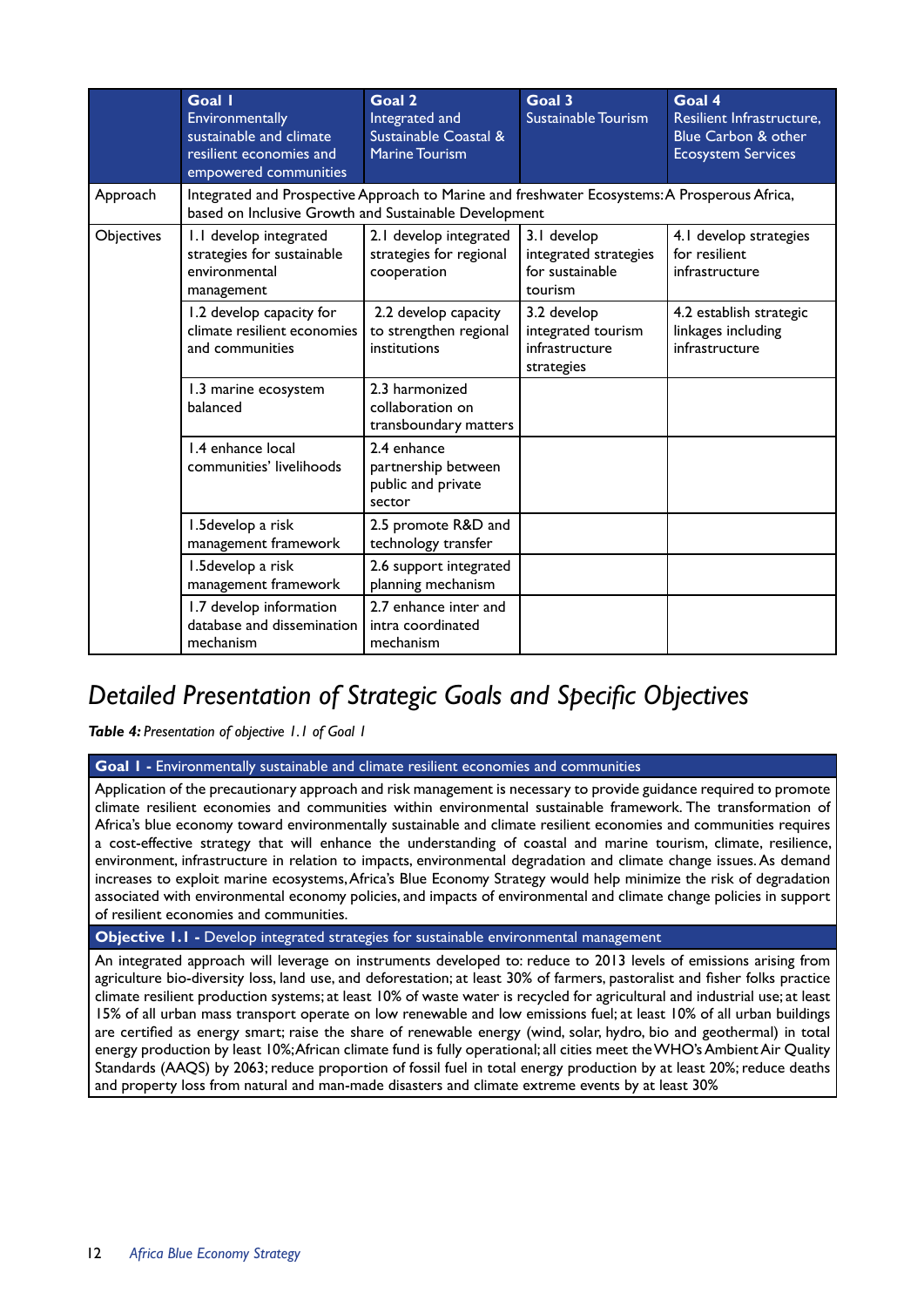| <b>Targets</b>                                                                                                                                                | <b>Actions</b>                                                                                                                                                                                                                                                                                                                                                                                                                                                                                                                                                                                                                                                                                                                                                                                                                                                                                                                                                                                    | <b>Coordinator and Partnership</b>                                                     |
|---------------------------------------------------------------------------------------------------------------------------------------------------------------|---------------------------------------------------------------------------------------------------------------------------------------------------------------------------------------------------------------------------------------------------------------------------------------------------------------------------------------------------------------------------------------------------------------------------------------------------------------------------------------------------------------------------------------------------------------------------------------------------------------------------------------------------------------------------------------------------------------------------------------------------------------------------------------------------------------------------------------------------------------------------------------------------------------------------------------------------------------------------------------------------|----------------------------------------------------------------------------------------|
| 1.1 Integrated Strategic<br>Framework                                                                                                                         | 1.1.1 Develop a checklist on existing frameworks<br>to identify gaps and develop new framework<br>1.1.2 Conduct a review (within 5-10year time-<br>frames until 2065) to determine strategic<br>interventions of AUDA-NEPAD and the potential<br>for implementation<br>1.1.3 Integrating knowledge across different<br>marine ecosystem components and linking<br>physical, chemical and biological aspects when<br>assessing the status of marine systems as crucial<br>for accurate evaluations.<br>1.1.4 Modelling marine ecosystems requiring<br>advanced techniques. The specificities of oceans<br>when compared with terrestrial systems and the<br>increasingly complex approaches to investigate<br>ecosystems at an integrative level requiring the<br>use of computer models (e.g., hydrodynamic,<br>habitat suitability models, ecosystem models,<br>among others) for an understanding of the<br>processes, functioning and interrelationships<br>among marine ecosystem components. | C: AU-IBAR<br>P: UN Environment, IMO, AfDB, GEF,<br>GCF, WBG                           |
| 1.2 Design a national<br>and regional action<br>plan to ensure an<br>environmentally<br>sustainable climate<br>resilient economies and<br>communities by 2065 | 1.2.1 Determine, at the national and regional<br>levels, the means by which an integrated strategy<br>can be implemented<br>1.2.2 Blue Economy guiding principles for<br>ecosystem-based management based on the idea<br>of ocean and coastal resources that need to be<br>managed to reflect the relationships among all<br>ecosystem components, including humans, as well<br>as the resulting socioeconomic impacts.                                                                                                                                                                                                                                                                                                                                                                                                                                                                                                                                                                           | C: AU-IBAR<br>P: Member Countries; EAC,<br>COMESA, ECOWAS, SADC, North<br>Africa block |
| 1.3 Align blue economy<br>interventions to<br>environmental<br>agreements and other<br>international agreements                                               | 1.3.1 Assess the contribution of environmental<br>agreements in achieving climate change and<br>social benefits.<br>1.3.2 Prepare better management tools, the<br>increasing anthropogenic impacts on marine<br>water for example fisheries, aquaculture, shipping,<br>renewable energies, recreation, mining, among,<br>for promoting discussion on how to manage and<br>to conserve marine resources sustainably.                                                                                                                                                                                                                                                                                                                                                                                                                                                                                                                                                                               | C: AU-IBAR<br>P: UN Environment, AfDB,                                                 |
| 1.4 Set up national and<br>regional action plans                                                                                                              | 1.4.1 Implement national and regional action<br>plans<br>1.4.2 Support Marine Spatial Planning, as a<br>management tool that balances conservation<br>efforts with increasing demands on marine<br>resources, which, together with the ecosystem-<br>based approach, relying on a multidisciplinary<br>approach integrating sociological, economic and<br>ecological components.                                                                                                                                                                                                                                                                                                                                                                                                                                                                                                                                                                                                                  | C: AU-IBAR<br>P: Member Countries; EAC,<br>COMESA, ECOWAS, SADC, North<br>Africa block |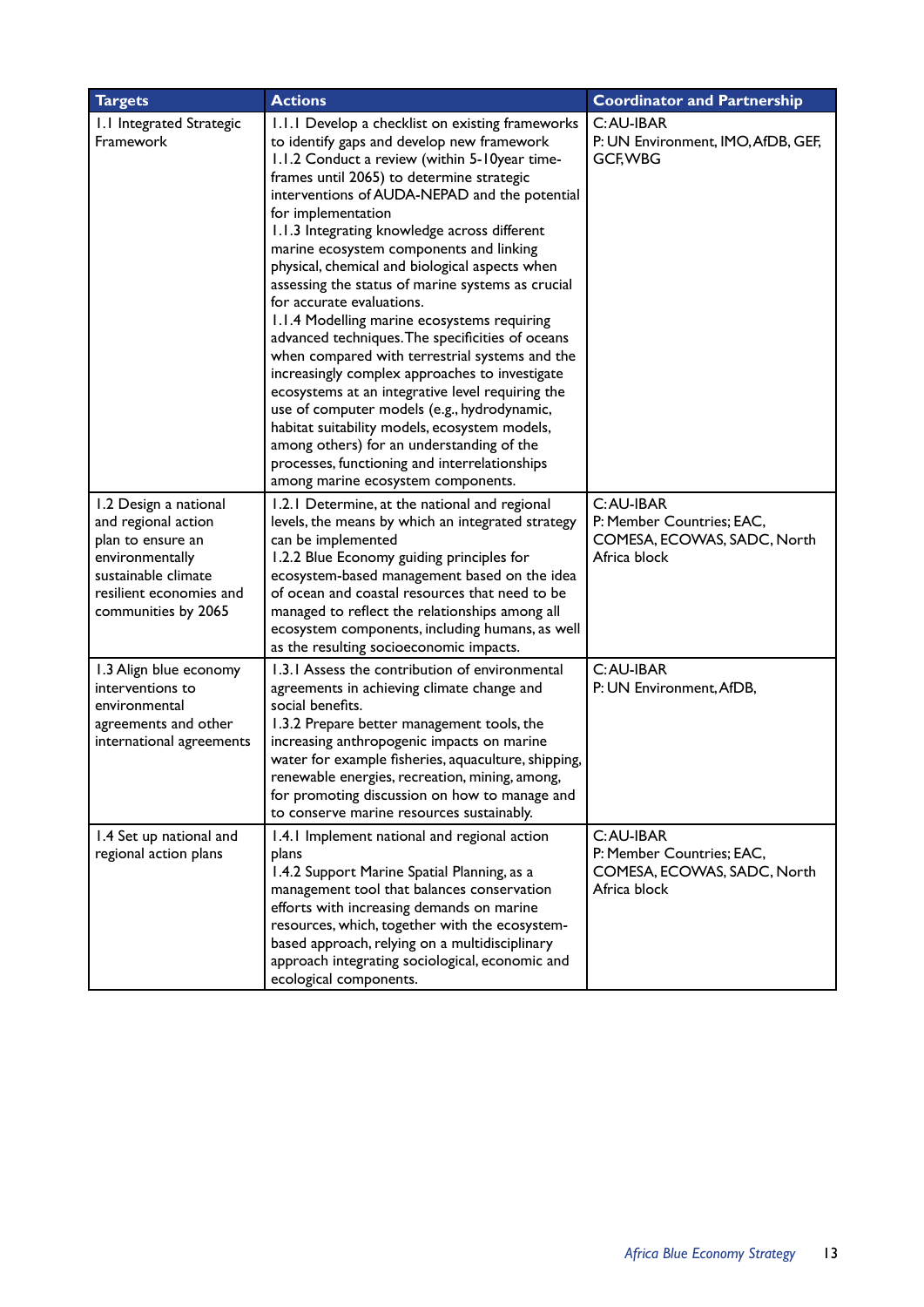#### **Goal 1 -** Environmentally sustainable and climate resilient economies and communities **Objective 1.2 - Develop capacity for climate resilient economies and communities**

The effects of climate change such as rising sea-levels, droughts and floods, threaten to impact and slow down and in some cases, reverse and diminish gains in economic and social development. Africa's blue economy is necessary in building capacity for climate resilience that will be instrumental for climate resilient economies and communities. The BE Strategy, will therefore, assist in supporting policies and action plans required for integrating climate resilience into growth and development planning. This will build on the AUDA-NEPAD policy guidance on Integrating Adaptation to Climate Change into Development. Integrating climate resilience into growth and development planning is important to reduce the costs of variations in the current climate conditions, while preparing for the future effects of climate change for resilient economies and communities.

| <b>Targets</b>                                                                                                                                       | <b>Actions</b>                                                                                                                                                                                                                                                                                                                                                                                                                                                                                                                                                                                                                                                                                                                                                                                                                                                                                                     | <b>Coordinator and Partnership</b>                                                     |
|------------------------------------------------------------------------------------------------------------------------------------------------------|--------------------------------------------------------------------------------------------------------------------------------------------------------------------------------------------------------------------------------------------------------------------------------------------------------------------------------------------------------------------------------------------------------------------------------------------------------------------------------------------------------------------------------------------------------------------------------------------------------------------------------------------------------------------------------------------------------------------------------------------------------------------------------------------------------------------------------------------------------------------------------------------------------------------|----------------------------------------------------------------------------------------|
| 1.2 Instruments for<br>capacity building<br>for climate resilient<br>economies and<br>communities                                                    | 1.2.1<br>Conduct a review (within 10 year<br>time-frames until 2063) to determine strategic<br>interventions of AUDA-NEPAD and the potential<br>for development cooperation<br>Promote efforts towards open<br>1.2.2<br>access to scientific data and publications that<br>provide better access to datasets and current<br>research, which has the potential to result in<br>better spatial and temporal analyses, by using<br>existing information in a much more efficient<br>and effective way through Information and<br>Communication Technologies including the<br>Geographical Information Systems (GIS).<br>Promote policies that will make data<br>1.2.3<br>open, accessible online in standard format<br>available for aggregation, integration, analysis<br>and modeling, as an important step to boost the<br>development of marine ecosystem ecology, to<br>address improvement in marine knowledge. | C: AU-IBAR<br>P: UN Environment, IMO, AfDB, GEF,<br>GCF, WBG                           |
| 1.3 Develop a national<br>and regional policy<br>framework and action<br>plan to integrate climate<br>resilient economies and<br>communities by 2063 | 1.3.2 Determine, at the national and regional<br>levels, the means by which an integrated policy<br>framework and action plan can be implemented                                                                                                                                                                                                                                                                                                                                                                                                                                                                                                                                                                                                                                                                                                                                                                   | C: AU-IBAR<br>P: Member Countries; EAC,<br>COMESA, ECOWAS, SADC, North<br>Africa block |
| 1.4 Assess the impact<br>of climate change<br>agreements on Africa's BE                                                                              | 1.4.3 Assess the contribution of climate change<br>agreements in enhancing climate resilient<br>economies and communities.                                                                                                                                                                                                                                                                                                                                                                                                                                                                                                                                                                                                                                                                                                                                                                                         | C: AU-IBAR<br>P: UN Environment, AfDB,                                                 |
| 1.5 Set up national and<br>regional action plans                                                                                                     | 1.5.4 Implement national and regional action<br>plans                                                                                                                                                                                                                                                                                                                                                                                                                                                                                                                                                                                                                                                                                                                                                                                                                                                              | C: AU-IBAR<br>P: Member Countries; EAC,<br>COMESA, ECOWAS, SADC, North<br>Africa block |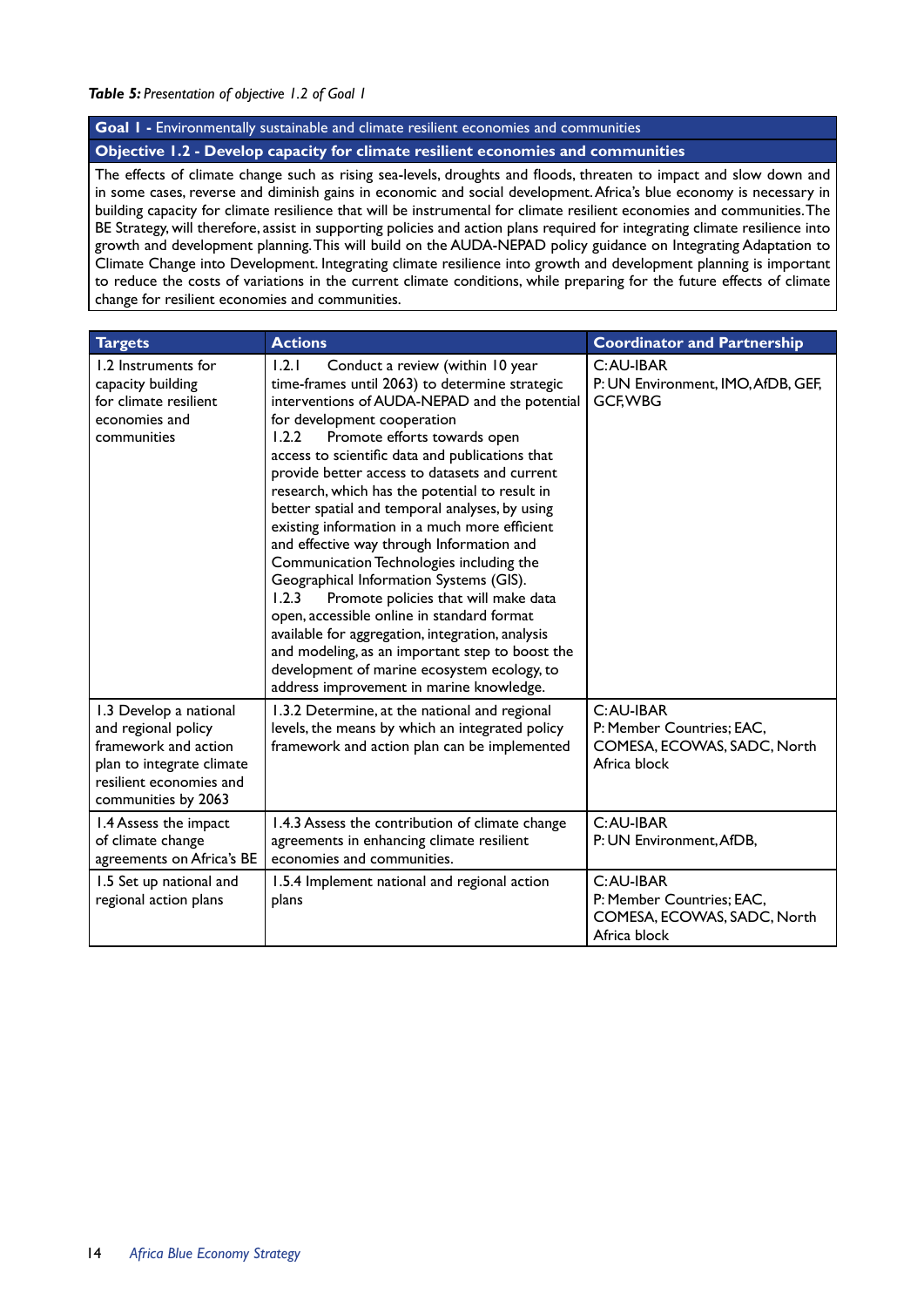#### **Goal 1 -** Environmentally sustainable and climate resilient economies and communities

#### **Objective 1.3 balance marine ecosystem**

The effects of climate change such as rising sea-levels, droughts and floods, threaten to impact and slow down and in some cases, reverse and diminish gains in economic and social development. Africa's blue economy is necessary in building capacity for climate resilience that will be instrumental for climate resilient economies and communities. The BE Strategy, will therefore, assist in supporting policies and action plans required for integrating climate resilience into growth and development planning. This will build on the AUDA-NEPAD policy guidance on Integrating Adaptation to Climate Change into Development. Integrating climate resilience into growth and development planning is important to reduce the costs of variations in the current climate conditions, while preparing for the future effects of climate change for resilient economies and communities.

| <b>Targets</b>                                                                                               | <b>Actions</b>                                                                                                                                   | <b>Coordinator and Partnership</b>                                                      |
|--------------------------------------------------------------------------------------------------------------|--------------------------------------------------------------------------------------------------------------------------------------------------|-----------------------------------------------------------------------------------------|
| 1.3 Assess instruments<br>for balancing marine<br>ecosystem                                                  | 1.3.1 Conduct a review on instruments to<br>balance marine ecosystem<br>1.3.2 Promote policies that will make ecosystems<br>utilized effectively | C: AU-IBAR<br>P: UN Environment, IMO, AfDB, GEF,<br><b>GCF, WBG</b>                     |
| 1.4 Develop a national<br>and regional policy<br>framework and action<br>plan to balance use of<br>ecosystem | 1.4.1 Determine, at the national and regional<br>levels, the means by which a balanced ecosystem<br>service will be implemented                  | $C:AU-IBAR$<br>P: Member Countries; EAC,<br>COMESA, ECOWAS, SADC, North<br>Africa block |

#### *Table 7: Presentation of objective 1.4 of Goal 1*

#### **Goal 1 -** Environmentally sustainable and climate resilient economies and communities

#### **Objective 1.4** enhance local communities' livelihoods

The effects of climate change such as rising sea-levels, droughts and floods, threaten to impact and slow down and in some cases, reverse and diminish gains in economic and social development. Africa's blue economy is necessary in building capacity for climate resilience that will instrumental for climate resilient economies and communities. The BE Strategy, will therefore, assist in supporting policies and action plans required for integrating climate resilience into growth and development planning. This will build on the AUDA-NEPAD policy guidance on Integrating Adaptation to Climate Change into Development. Integrating climate resilience into growth and development planning is important to reduce the costs of variations in the current climate conditions, while preparing for the future effects of climate change for resilient economies and communities.

| <b>Targets</b>                       | <b>Actions</b>                                                                                                                                                                                                                                                                                                                                          | <b>Coordinator and Partnership</b>                                                      |
|--------------------------------------|---------------------------------------------------------------------------------------------------------------------------------------------------------------------------------------------------------------------------------------------------------------------------------------------------------------------------------------------------------|-----------------------------------------------------------------------------------------|
| 1.4 Social community<br>guideline    | 1.4.1 Formulate social policies that will enable<br>local communities' participation and access<br>insurance and credit schemes (health and social<br>security)<br>1.4.2 provision of portable water and electricity<br>to local communities<br>1.4.3 Engage private sector to invest in housing,<br>safe and hygienic sanitation for local communities | C: AU-IBAR<br>P: UN Environment, IMO, AfDB, GEF,<br>GCF, WBG                            |
| 1.5 Community safe<br>guard measures | 1.5.1. review of instruments to enhance safe<br>guard standards in local community areas                                                                                                                                                                                                                                                                | $C:AU-IBAR$<br>P: Member Countries; EAC,<br>COMESA, ECOWAS, SADC, North<br>Africa block |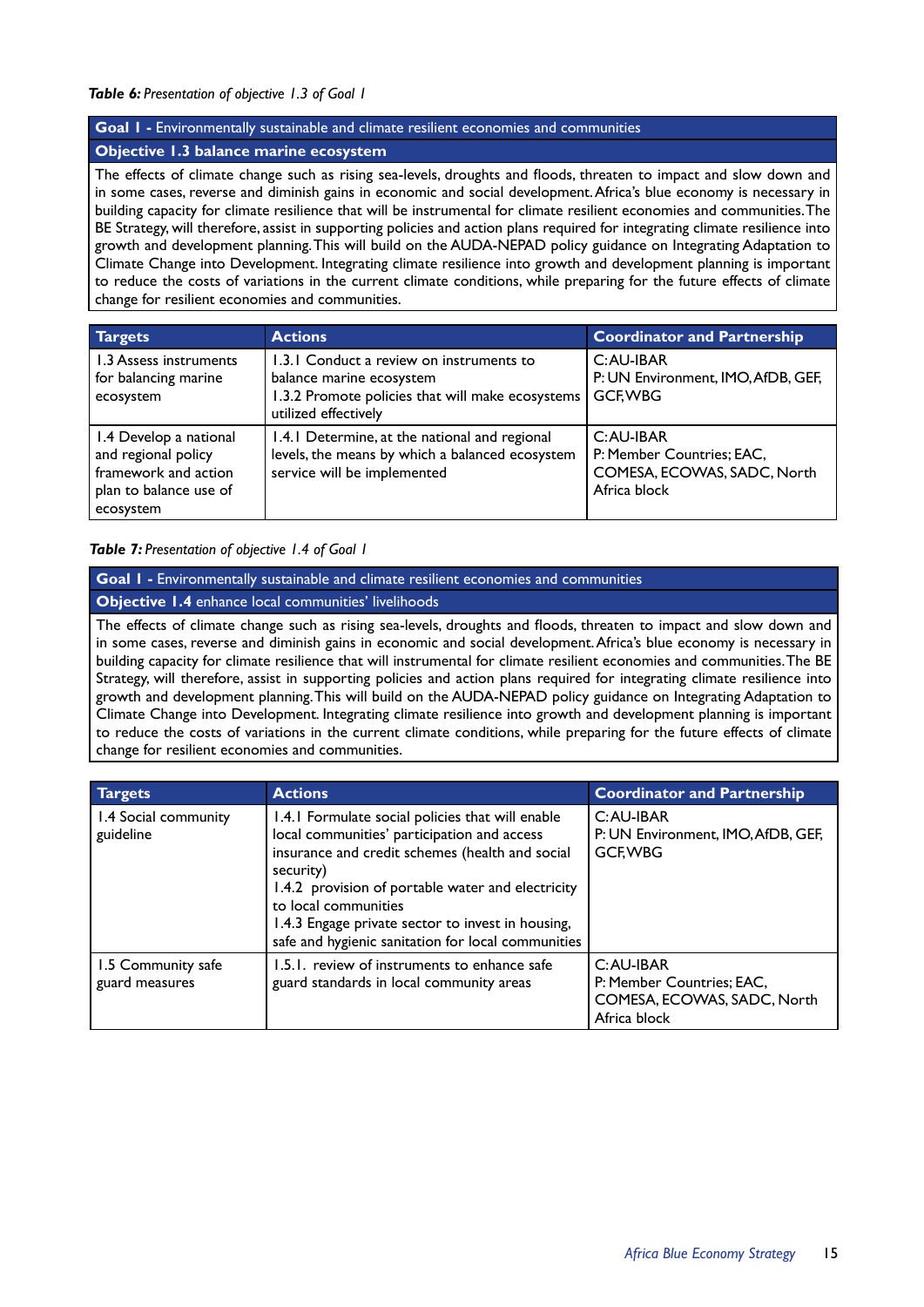#### *Table 8: Presentation of objective of 1.5 of Goal 1*

#### **Goal 1 -** Environmentally sustainable and climate resilient economies and communities

#### **Objective 1.5 develop a risk management framework**

An integrated approach will leverage on instruments developed to: reduce to 2013 levels of emissions arising from agriculture bio-diversity loss, land use, and deforestation; at least 30% of farmers, pastoralist and fisher folks practice climate resilient production systems; at least 10% of waste water is recycled for agricultural and industrial use; at least 15% of all urban mass transport operate on low renewable and low emissions fuel; at least 10% of all urban buildings are certified as energy smart; raise the share of renewable energy (wind, solar, hydro, bio and geothermal) in total energy production by least 10%; African climate fund is fully operational; all cities meet the WHO's Ambient Air Quality Standards (AAQS) by 2063; reduce proportion of fossil fuel in total energy production by at least 20%; reduce deaths and property loss from natural and man-made disasters and climate extreme events by at least 30%

| <b>Targets</b>                   | <b>Actions</b>                                                                                                                                                                                                                                                                                                       | <b>Coordinator and Partnership</b>                                 |
|----------------------------------|----------------------------------------------------------------------------------------------------------------------------------------------------------------------------------------------------------------------------------------------------------------------------------------------------------------------|--------------------------------------------------------------------|
| 1.5 Risk Management<br>Framework | 1.5.1. establish risk management policy, stipulating  <br>approach to risk management, reporting, and<br>how to embed to operations<br>1.5.2 Define a risk assessment criteria and risk<br>tolerance and acceptability<br>1.5.3 realignment of risk management to the<br>implementation of the Blue Economy strategy | C: AU-IBAR<br>P: UN Environment, IMO, AfDB, GEF,<br><b>GCF.WBG</b> |

#### *Table 9: Presentation of objective 1.7 Goal 1*

**Goal 1 -** Environmentally sustainable and climate resilient economies and communities **Objective 1.7 develop information database and dissemination mechanism**

An integrated approach will leverage on instruments developed to: reduce to 2013 levels of emissions arising from agriculture bio-diversity loss, land use, and deforestation; at least 30% of farmers, pastoralist and fisher folks practice climate resilient production systems; at least 10% of waste water is recycled for agricultural and industrial use; at least 15% of all urban mass transport operate on low renewable and low emissions fuel; at least 10% of all urban buildings are certified as energy smart; raise the share of renewable energy (wind, solar, hydro, bio and geothermal) in total energy production by least 10%; African climate fund is fully operational; all cities meet the WHO's ambient air quality standards (AAQS) by 2063; reduce proportion of fossil fuel in total energy production by at least 20%; reduce deaths and property loss from natural and man-made disasters and climate extreme events by at least 30%

| <b>Targets</b>                                 | <b>Actions</b>                                                                                                             | <b>Coordinator and Partnership</b>                                                     |
|------------------------------------------------|----------------------------------------------------------------------------------------------------------------------------|----------------------------------------------------------------------------------------|
| 1.7 database on BE<br>experts and institutions | 1.7.1 establish a roster of BE experts<br>1.7.2 review of institutions on BE<br>1.7.3 determine institutional capacity and | C: AU-IBAR<br>P: UN Environment, IMO, AfDB, GEF,<br><b>GCF.WBG</b>                     |
|                                                | strengthen mechanism<br>1.7.4 establish national focal points                                                              | C: AU-IBAR<br>P: Member Countries; EAC,<br>COMESA, ECOWAS, SADC, North<br>Africa block |

#### *Table 10: Presentation of objective 2.1 of Goal 2*

#### **Goal 2: Integrated and Sustainable Coastal & Marine Tourism**

AU has been instrumental in spearheading a united Africa. Building up on this momentum is a motivation of an integrated continent with political goodwill for a politically united, based on the ideals of Pan Africanism and the vision of Africa's Renaissance

#### **Objective 2.1-develop integrated strategies for regional cooperation**

Implementing AUDA/NEPAD at the Regional Economic Community (REC) level, provides a platform to develop integrated regional strategies necessary to provide new mechanism to boost a united Africa. The new mechanisms will promote strategies required at a regional level to: eradicate poverty; place Africa on a sustainable growth and development path; reduce marginalisation of Africa in a global process, accelerate empowerment of women and youth and integrate Africa into a global economy.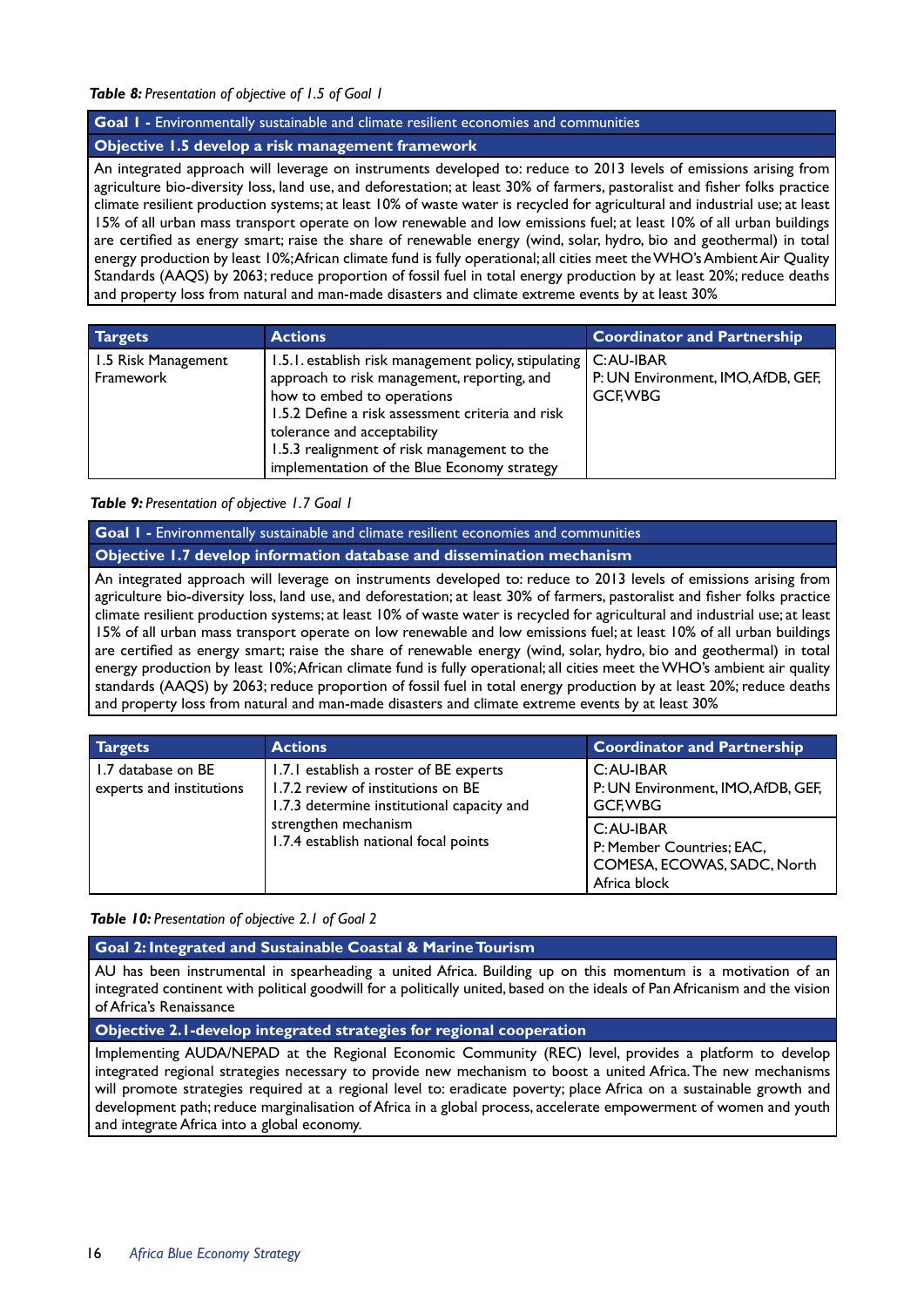| <b>Targets</b>                                                                                                  | <b>Actions</b>                                                                                                                                                    | <b>Coordinator and Partnership</b>                                                     |
|-----------------------------------------------------------------------------------------------------------------|-------------------------------------------------------------------------------------------------------------------------------------------------------------------|----------------------------------------------------------------------------------------|
| 2.1 Assess and analyse<br>interventions for an<br>integrated strategic<br>framework for regional<br>cooperation | 2.1.1 Conduct a review (within 5-10 year<br>time-frames until 2065) to determine strategic<br>interventions of AUDA-NEPAD and the potential<br>for implementation | C: AU-IBAR<br>P: UN Environment, IMO, AfDB, GEF,<br><b>GCF, WBG</b>                    |
| 2.2 Design a regional<br>action plan to ensure<br>an integrated regional<br>cooperation by 2065                 | 2.1.2 Determine, at the regional level, the<br>means by which an integrated strategy can be<br>implemented                                                        | C: AU-IBAR<br>P: Member Countries; EAC,<br>COMESA, ECOWAS, SADC, North<br>Africa block |
| 2.3 Assess the impact of<br>regional agreements on<br>Africa's Blue Economy                                     | 2.1.3 Assess the contribution of regional<br>agreements in achieving a united Africa.                                                                             | C: AU-IBAR<br>P: UN-ECA, AfDB,                                                         |
| 2.4 Set up regional action<br>plans                                                                             | 2.1.4 Implement regional action plans                                                                                                                             | C: AU-IBAR<br>P: Member Countries; EAC,<br>COMESA, ECOWAS, SADC, North<br>Africa block |

#### *Table 11: Presentation of objective 2.2 of Goal 2*

#### **Goal 2: Integrated and Sustainable Coastal & Marine Tourism Objective 2.2-develop capacity to strengthen regional institutions**

Efforts for Africa's regional cooperation and integration have been on Africa's Union agenda for sometimes since independence in the 1960s. Post-independence regional economic cooperation and integration efforts yielded initiatives to build, strengthen and bridge capacity gaps. Increasing population and demand for regional peace has put pressure on capacities of regional institutions subjected to inadequate financial resources, less political will and weak institutions. Developing capacity to strengthen regional institutions will require mobilizing key stakeholders and resources. Efforts are required to enhance regional integration and cooperation through established and strengthened institutions. The efforts will provide a platform for effective participation from a united front for effective international economic order.

| <b>Targets</b>                                                                                    | <b>Actions</b>                                                                                                                                                            | <b>Coordinator and Partnership</b>                                                     |
|---------------------------------------------------------------------------------------------------|---------------------------------------------------------------------------------------------------------------------------------------------------------------------------|----------------------------------------------------------------------------------------|
| 2.2 Assess instruments<br>for capacity building for<br>regional integration and<br>cooperation    | 2.2.1 Conduct a review (within 10 year time-<br>frames until 2065) to determine strategic<br>interventions of AUDA-NEPAD and the potential<br>for development cooperation | $C:$ AU-IBAR<br>P: UN Environment, IMO, AfDB, GEF,<br>GCF, WBG                         |
| 2.3 Develop a regional<br>policy framework and<br>action plan to integrate<br>cooperation by 2065 | 2.3.2 Determine, at the regional level, the means<br>by which an integrated policy framework and<br>action plan can be implemented                                        | C: AU-IBAR<br>P: Member Countries; EAC,<br>COMESA, ECOWAS, SADC, North<br>Africa block |
| 2.4 Assess the impact of<br>regional agreements on<br>Africa's Blue Economy                       | 2.4.3 Assess the contribution of regional<br>agreements in enhancing cooperation.                                                                                         | C: AU-IBAR<br>P: UN Environment, AfDB,                                                 |
| 2.5 Set up regional action<br>plans                                                               | 2.5.4 Implement regional action plans                                                                                                                                     | C: AU-IBAR<br>P: Member Countries; EAC,<br>COMESA, ECOWAS, SADC, North<br>Africa block |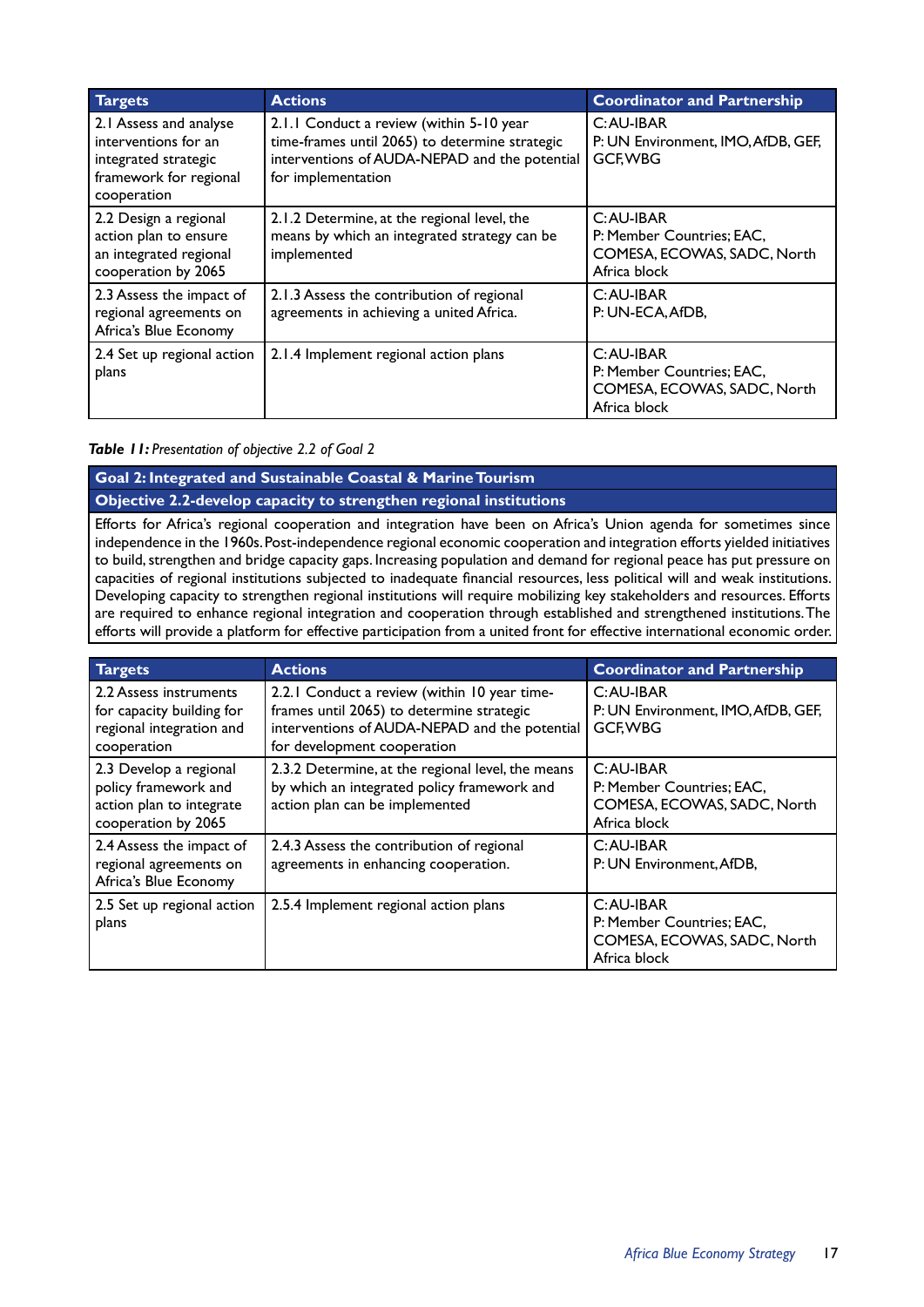#### *Table 12: Presentation of objective 2.3 of Goal 2*

#### **Goal 2: Integrated and Sustainable Coastal & Marine Tourism**

#### **Objective 2.3-harmonized collaboration on transboundary matters**

Efforts for Africa's regional cooperation and integration have been on Africa's Union agenda for sometimes since independence in the 1960s. Post-independence regional economic cooperation and integration efforts yielded initiatives to build, strengthen and bridge capacity gaps. Increasing population and demand for regional peace has put pressure on capacities of regional institutions subjected to inadequate financial resources, less political will and weak institutions. Developing capacity to strengthen regional institutions will require mobilizing key stakeholders and resources. Efforts are required to enhance regional integration and cooperation through established and strengthened institutions. The efforts will provide a platform for effective participation from a united front for effective international economic order.

| <b>Targets</b>        | <b>Actions</b>                                                         | <b>Coordinator and Partnership</b>                                                     |
|-----------------------|------------------------------------------------------------------------|----------------------------------------------------------------------------------------|
| 2.3 Joint Action Plan | 2.3.1 review and realign existing regional<br>frameworks and policies  | C: AU-IBAR<br>P: UN Environment, IMO, AfDB, GEF,<br>GCF, WBG                           |
|                       | 2.3.2 establish joint implementation mechanism                         | C: AU-IBAR<br>P: Member Countries; EAC,<br>COMESA, ECOWAS, SADC, North<br>Africa block |
|                       | 2.3.3 promote participatory mechanism on<br>transboundary stakeholders | C: AU-IBAR<br>P: UN Environment, AfDB,                                                 |

#### *Table 13: Presentation of objective 2.4 of Goal 2*

#### **Goal 2: Integrated and Sustainable Coastal & Marine Tourism Objective 2.4 enhance partnership between public and private sector**

Efforts for Africa's regional cooperation and integration have been on Africa's Union agenda for sometimes since independence in the 1960s. Post-independence regional economic cooperation and integration efforts yielded initiatives to build, strengthen and bridge capacity gaps. Increasing population and demand for regional peace has put pressure on capacities of regional institutions subjected to inadequate financial resources, less political will and weak institutions. Developing capacity to strengthen regional institutions will require mobilizing key stakeholders and resources. Efforts are required to enhance regional integration and cooperation through established and strengthened institutions. The efforts will provide a platform for effective participation from a united front for effective international economic order.

| <b>Targets</b>                               | <b>Actions</b>                                                                   | <b>Coordinator and Partnership</b>                                                     |
|----------------------------------------------|----------------------------------------------------------------------------------|----------------------------------------------------------------------------------------|
| 2.4 Public Private<br>Partnership engagement | 2.4.1 enhance awareness on public private sector<br>participation and engagement | $C:AU-IBAR$<br>P: UN Environment, IMO, AfDB, GEF,<br>GCF, WBG                          |
|                                              | 2.5.2 develop enabling policy environment                                        | C: AU-IBAR<br>P: Member Countries; EAC,<br>COMESA, ECOWAS, SADC, North<br>Africa block |
|                                              | 2.6.3 strengthen communication channels<br>between public and private sectors    | C: AU-IBAR<br>P: UN Environment, AfDB,                                                 |

#### *Table 13: Presentation of objective 2.4 of Goal 2*

#### **Goal 2: Integrated and Sustainable Coastal & Marine Tourism**

#### **Objective 2.5 promote R&D and technology transfer**

Efforts for Africa's regional cooperation and integration have been on Africa's Union agenda for sometimes since independence in the 1960s. Post-independence regional economic cooperation and integration efforts yielded initiatives to build, strengthen and bridge capacity gaps. Increasing population and demand for regional peace has put pressure on capacities of regional institutions subjected to inadequate financial resources, less political will and weak institutions. Developing capacity to strengthen regional institutions will require mobilizing key stakeholders and resources. Efforts are required to enhance regional integration and cooperation through established and strengthened institutions. The efforts will provide a platform for effective participation from a united front for effective international economic order.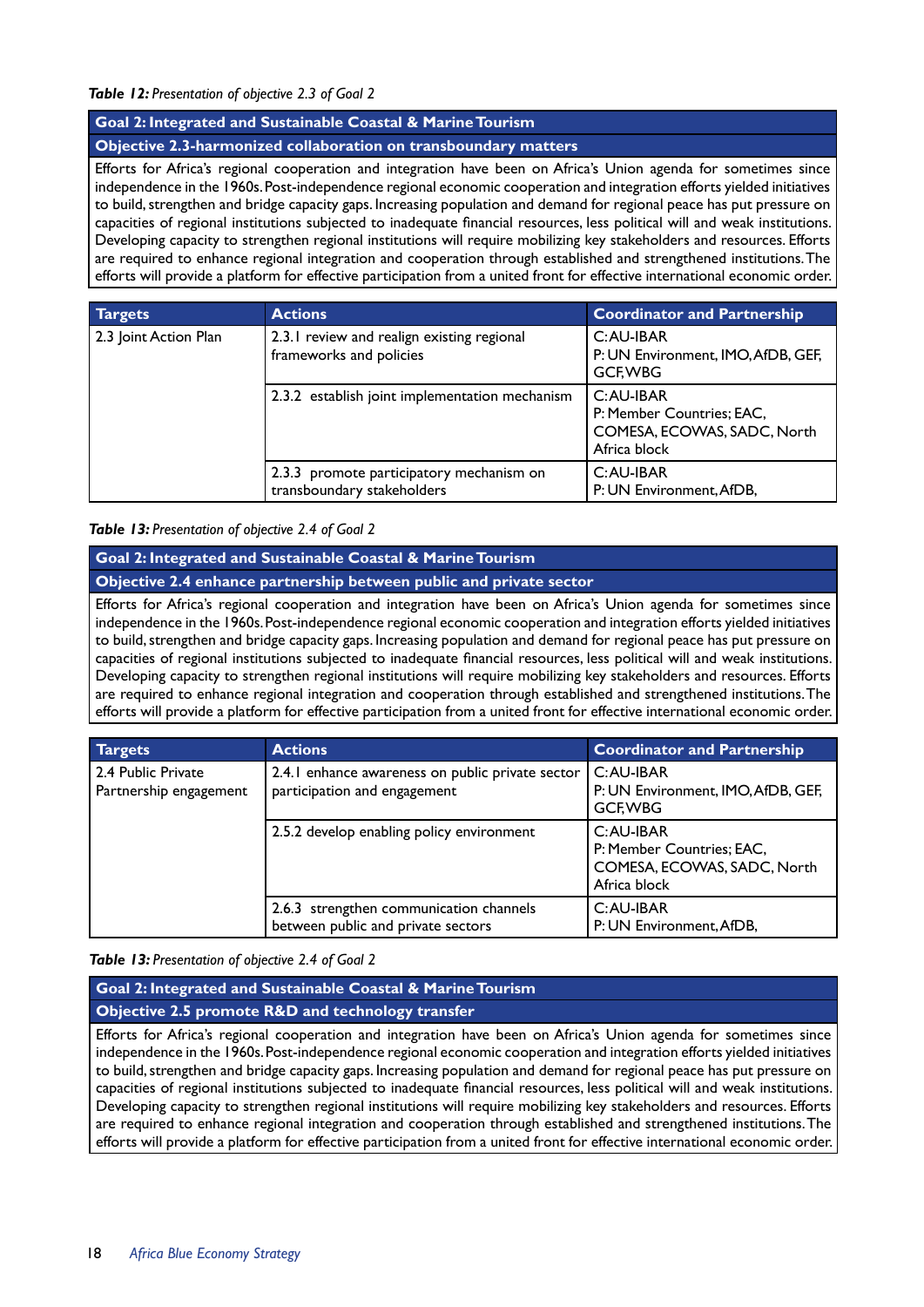| <b>Targets</b>      | <b>Actions</b>                                                                                          | <b>Coordinator and Partnership</b>                                                     |
|---------------------|---------------------------------------------------------------------------------------------------------|----------------------------------------------------------------------------------------|
| Technology Transfer | 2.5 BE driven by R&D and 2.5.1 create enabling institutional environment<br>for R&D, TT to drive the BE | C: AU-IBAR<br>P: UN Environment, IMO, AfDB, GEF,<br>GCF, WBG                           |
|                     | 2.6.2 build capacity to support R&D and TT to<br>drive BE                                               | C: AU-IBAR<br>P: Member Countries; EAC,<br>COMESA, ECOWAS, SADC, North<br>Africa block |
|                     |                                                                                                         | C: AU-IBAR<br>P: UN Environment, AfDB,                                                 |

#### *Table 14: Presentation of objective 2.5 of Goal 2*

#### **Goal 2: Integrated and Sustainable Coastal & Marine Tourism**

#### **Objective 2.5 promote R&D and technology transfer**

Efforts for Africa's regional cooperation and integration have been on Africa's Union agenda for sometimes since independence in the 1960s. Post-independence regional economic cooperation and integration efforts yielded initiatives to build, strengthen and bridge capacity gaps. Increasing population and demand for regional peace has put pressure on capacities of regional institutions subjected to inadequate financial resources, less political will and weak institutions. Developing capacity to strengthen regional institutions will require mobilizing key stakeholders and resources. Efforts are required to enhance regional integration and cooperation through established and strengthened institutions. The efforts will provide a platform for effective participation from a united front for effective international economic order.

| <b>Targets</b>             | <b>Actions</b>                                                                                          | <b>Coordinator and Partnership</b>                                                      |
|----------------------------|---------------------------------------------------------------------------------------------------------|-----------------------------------------------------------------------------------------|
| <b>Technology Transfer</b> | 2.5 BE driven by R&D and 2.5.1 create enabling institutional environment<br>for R&D, TT to drive the BE | C: AU-IBAR<br>P: UN Environment, IMO, AfDB, GEF,<br><b>GCF.WBG</b>                      |
|                            | 2.6.2 build capacity to support R&D and TT to<br>drive BE                                               | $C:AU-IBAR$<br>P: Member Countries; EAC,<br>COMESA, ECOWAS, SADC, North<br>Africa block |
|                            |                                                                                                         | $C:AU-IBAR$<br>P: UN Environment, AfDB,                                                 |

#### *Table 15: Presentation of objective 2.6 of Goal 2*

#### **Goal 2: Integrated and Sustainable Coastal & Marine Tourism**

#### **Objective 2.6 support integrated planning mechanism**

Efforts for Africa's regional cooperation and integration have been on Africa's Union agenda for sometimes since independence in the 1960s. Post-independence regional economic cooperation and integration efforts yielded initiatives to build, strengthen and bridge capacity gaps. Increasing population and demand for regional peace has put pressure on capacities of regional institutions subjected to inadequate financial resources, less political will and weak institutions. Developing capacity to strengthen regional institutions will require mobilizing key stakeholders and resources. Efforts are required to enhance regional integration and cooperation through established and strengthened institutions. The efforts will provide a platform for effective participation from a united front for effective international economic order.

| <b>Targets</b>                     | <b>Actions</b>                                                         | <b>Coordinator and Partnership</b>                                       |
|------------------------------------|------------------------------------------------------------------------|--------------------------------------------------------------------------|
| 2.5 Integrated Spatial<br>Planning | 2.5.1 review existing plans, identify gaps and<br>share best practices | C: AU-IBAR<br>P: UN Environment, IMO, AfDB, GEF,<br>GCF, WBG, UNDP       |
|                                    | 2.5.2 integrate green economy and blue economy   C:AU-IBAR<br>planning | P: Member Countries; EAC,<br>COMESA, ECOWAS, SADC, North<br>Africa block |
|                                    |                                                                        | $C:AU-IBAR$<br>P: UN Environment, AfDB,                                  |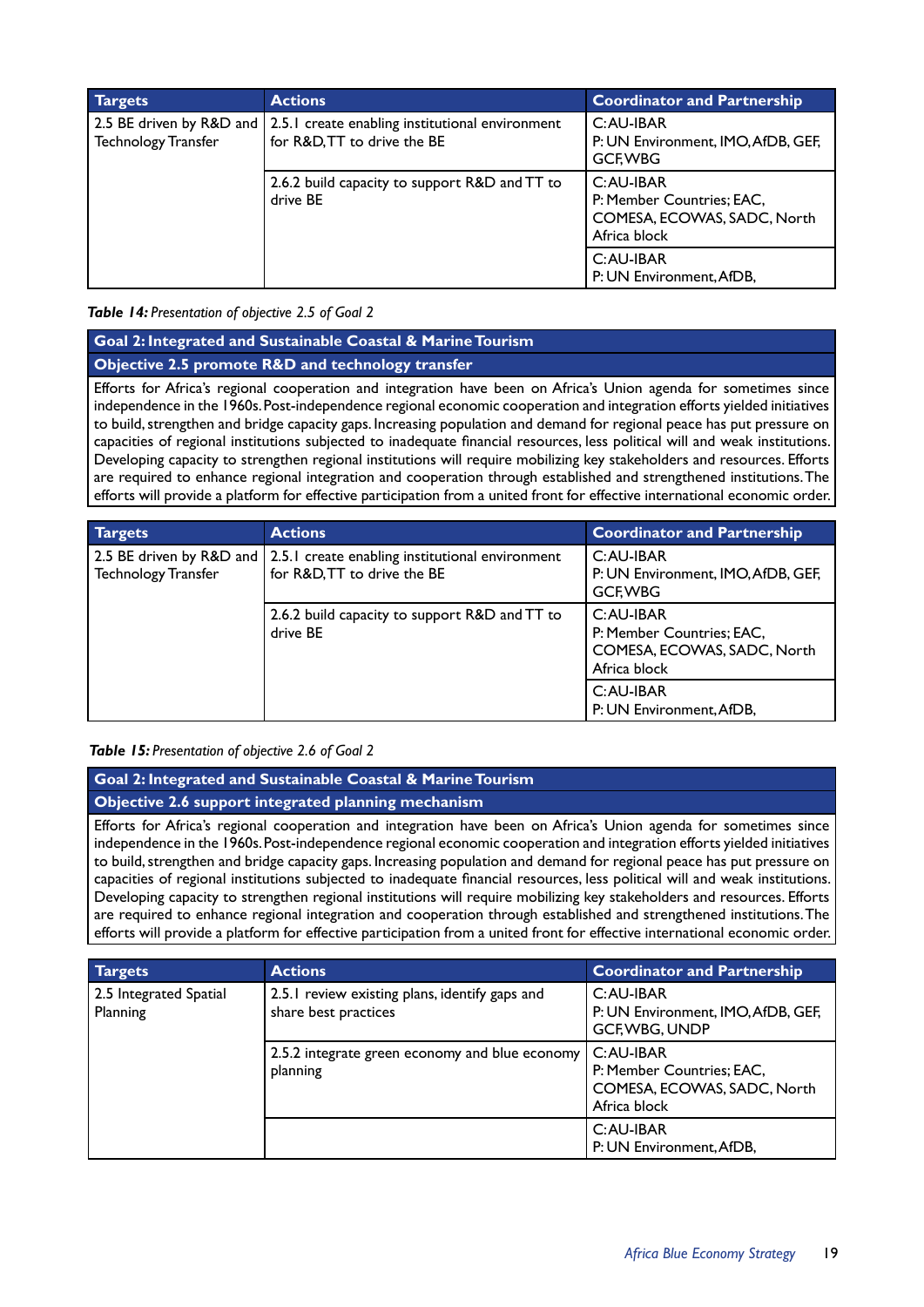#### **Goal 2: Integrated and Sustainable Coastal & Marine Tourism**

#### **Objective 2.7 enhance inter and intra coordinated mechanism**

Efforts for Africa's regional cooperation and integration have been on Africa's Union agenda for sometimes since independence in the 1960s. Post-independence regional economic cooperation and integration efforts yielded initiatives to build, strengthen and bridge capacity gaps. Increasing population and demand for regional peace has put pressure on capacities of regional institutions subjected to inadequate financial resources, less political will and weak institutions. Developing capacity to strengthen regional institutions will require mobilizing key stakeholders and resources. Efforts are required to enhance regional integration and cooperation through established and strengthened institutions. The efforts will provide a platform for effective participation from a united front for effective international economic order.

| <b>Targets</b>               | <b>Actions</b>                                                                  | <b>Coordinator and Partnership</b>                                                     |
|------------------------------|---------------------------------------------------------------------------------|----------------------------------------------------------------------------------------|
| 2.7 Coordinated<br>Mechanism | 2.7.1 review coordination mechanisms in place<br>and strengthen their abilities | C: AU-IBAR<br>P: UN Environment, IMO, AfDB, GEF,<br>GCF, WBG                           |
|                              | 2.7.2 realignment of coordination mechanism                                     | C: AU-IBAR<br>P: Member Countries; EAC,<br>COMESA, ECOWAS, SADC, North<br>Africa block |
|                              | 2.7.3 engagement of stakeholders in<br>coordination                             | C: AU-IBAR<br>P: UN Environment, AfDB,                                                 |

#### *Table 17: Presentation of objective 3.1 of Goal 3*

#### **Goal 3 Sustainable Tourism**

Promoting the integration of blue carbon and ecosystem services into Climate Change policies and Coastal and Aquatic policies

**3.1 develop integrated strategies for sustainable tourism**

Include the Blue Carbon and other Ecosystem services into the Nationally Determined Contributions (NDC). Promote nature based solution for the enhancement of Coastal and Aquatic Ecosystem contribution to Biodiversity and CC achievements

| <b>Targets</b>                                 | <b>Actions</b>                                                                                                | <b>Coordinator and Partnership</b>                                                     |
|------------------------------------------------|---------------------------------------------------------------------------------------------------------------|----------------------------------------------------------------------------------------|
| 3.1 integrated sustainable<br>tourism strategy | 3.1.1 promote mechanism that ensures Africa as<br>a sustainable tourism destination                           | C: AU-IBAR<br>P: UN Environment, IMO, AfDB, GEF,<br>GCF, WBG                           |
|                                                | 3.2.1 develop responsible tourism                                                                             | C: AU-IBAR<br>P: Member Countries; EAC,<br>COMESA, ECOWAS, SADC, North<br>Africa block |
|                                                | 3.3.1 review and enhance quality of tourism<br>products and services, one stop-border shop<br>(visa services) | $C:AU-IBAR$<br>P: UN Environment, AfDB,                                                |

#### *Table 18: Presentation of objective 3.2 of Goal 3*

#### **Goal 3 Sustainable Tourism**

Promoting the integration of blue carbon and ecosystem services into Climate Change policies and Coastal and Aquatic policies

**3.2 develop integrated tourism infrastructure strategies**

Ensuring Environmentally sustainable and climate resilient infrastructure, Develop capacity and integrated strategies for balanced ecosystem, sustainable environmental management, and enhanced resilient infrastructure. Develop capacity for integrated strategies to enhance regional cooperation, promote R&D, effective planning and coordinated mechanism. Develop strategies and established linkages to infrastructure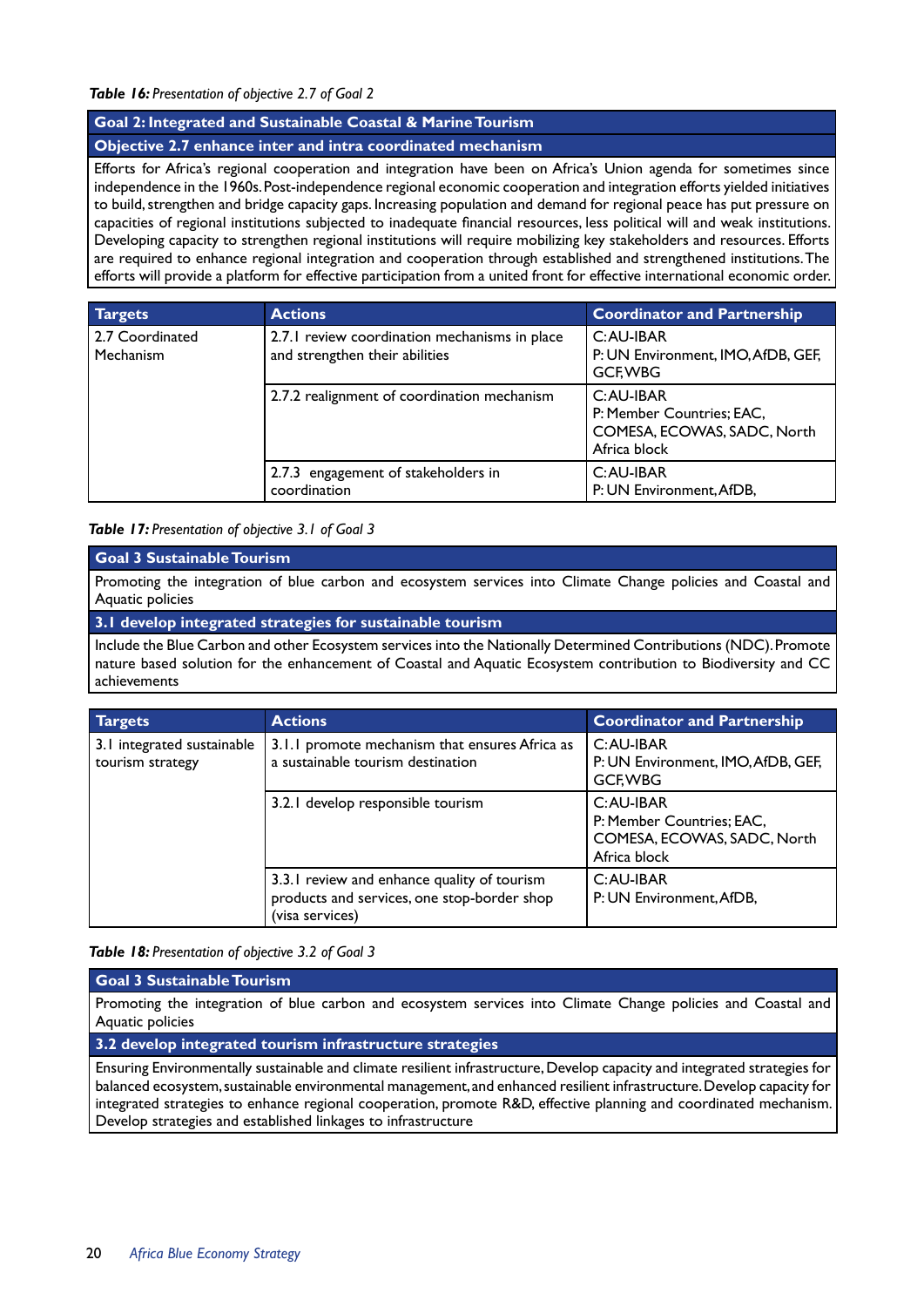| <b>Targets</b>                                     | <b>Actions</b>                                         | <b>Coordinator and Partnership</b>                                                     |
|----------------------------------------------------|--------------------------------------------------------|----------------------------------------------------------------------------------------|
| 3.2 integrated<br>infrastructure support<br>system | 3.2.1 upgrade and standardize infrastructure<br>system | C: AU-IBAR<br>P: UN Environment, IMO, AfDB, GEF,<br>GCF, WBG                           |
|                                                    | 3.3.1 shared infrastructure resources                  | C: AU-IBAR<br>P: Member Countries; EAC,<br>COMESA, ECOWAS, SADC, North<br>Africa block |
|                                                    |                                                        | C: AU-IBAR<br>P: UN Environment, AfDB,                                                 |

#### *Table 19: Presentation of objective 4.1 of Goal 4*

**Goal 4 Resilient Infrastructure, Blue Carbon & other Ecosystem Services** Promoting Environmentally sustainable and climate resilient infrastructure, blue carbon & other ecosystem services **4.1 develop strategies for resilient infrastructure and ecosystem services** Develop capacity for integrated strategies to enhance and promote R&D, effective planning and coordinated mechanism.

| <b>Targets</b>                             | <b>Actions</b>                                                                                                                     | <b>Coordinator and Partnership</b>                                                      |
|--------------------------------------------|------------------------------------------------------------------------------------------------------------------------------------|-----------------------------------------------------------------------------------------|
| 4.1 integrated resilient<br>infrastructure | 4.1.1 review international best practices on<br>Disaster Risk Reduction to enhance climate<br>resilience and standards             | C: AU-IBAR<br>P: UN Environment, IMO, AfDB, GEF,<br>GCF, WBG                            |
|                                            | 4.2.1 conduct regional climate risk assessment                                                                                     | $C:AU-IBAR$<br>P: Member Countries; EAC,<br>COMESA, ECOWAS, SADC, North<br>Africa block |
|                                            | 4.3.1 internalize international best practices and<br>encourage bilateral, multilateral and regional<br>implementation initiatives | $C:AU-IBAR$<br>P: UN Environment, AfDB,                                                 |

#### *Table 20: Presentation of objective 4.2 of Goal 4*

**Goal 4 Resilient Infrastructure, Blue Carbon & other Ecosystem Services** Promoting Environmentally sustainable and climate resilient infrastructure, blue carbon & other ecosystem services **4.2 establish strategic linkages including infrastructure**

Develop strategies and established linkages to resilient infrastructure and ecosystem services

| <b>Targets</b>                             | <b>Actions</b>                                                     | <b>Coordinator and Partnership</b>                                                     |
|--------------------------------------------|--------------------------------------------------------------------|----------------------------------------------------------------------------------------|
| 4.2 established<br>infrastructure linkages | 4.2.1 study the best geographical locations for<br>hub development | $C:AU-IBAR$<br>P: UN Environment, IMO, AfDB, GEF,<br>GCF, WBG                          |
|                                            | 4.3.1map-out infrastructure corridors to<br>enhance inter linkages | C: AU-IBAR<br>P: Member Countries; EAC,<br>COMESA, ECOWAS, SADC, North<br>Africa block |
|                                            | 4.4. lintegrate regional infrastructure hub<br>development         | C: AU-IBAR<br>P: UN Environment, AfDB,                                                 |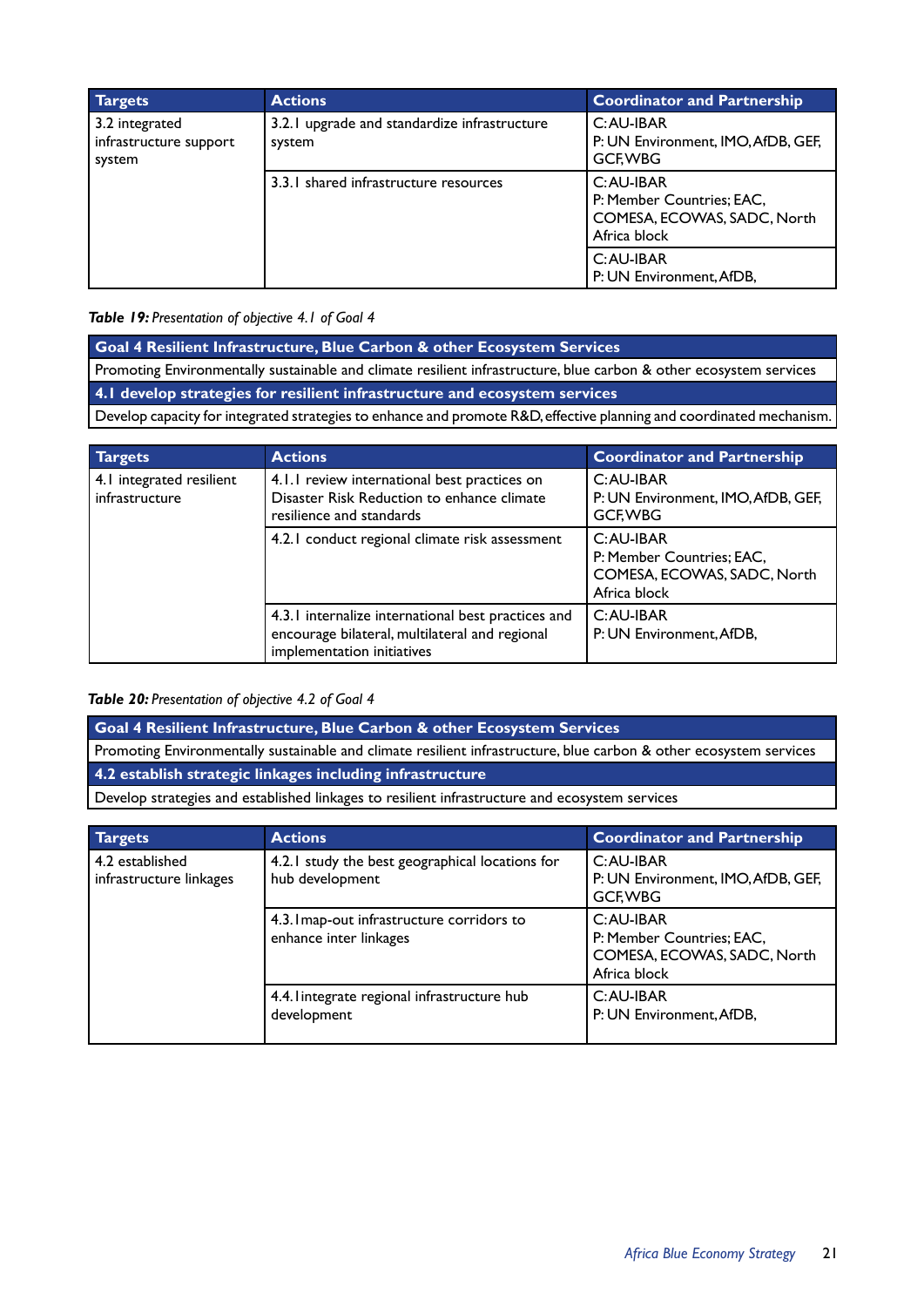# **References**

- 1. African Development Bank, 2018. Briefing to Strategic Partners on Blue Economy in Africa.
- 2. African Union (2012), Africa's Integrated Maritime (AIM) Strategy 2050
- 3. AUDA-NEPAD (2019), Development of the AUDA-NEPAD Blue Economy Programme, https://www.nepad.org › file-download › download › public.
- 4. Blue Economy Strategy, Presentation by: John Omingo, Head of Commercial Shipping, Kenya Maritime Authority (KMA). Blue Economy Conference, KICC, Nairobi, Kenya 26- 28 November 2018
- 5. Dr. Islam Seif Salum. Summary Blue Economy in Zanzibar, Tanzania, By Josephine Christopher @JocfineQ news@tz.nationmedia.com, Dar es Salaam
- 6. European Commisson. Brussels, 12.9.2018. COM(2018) 643 final. Communication on a new Africa – Europe Alliance for Sustainable Investment and Jobs: Taking our partnership for investment and jobs to the next level
- 7. Failler P., G. Touron-Gardic, M.-S. Traoré (2019), Is Aichi Target 11 Progress correctly measured for developing Countries? Trends in Ecology and Evolution, Vol. 34, Issue 10, pp. 875-879.
- 8. IUCN, 2013. Annual Report (2013). https://portals.iucn.org/library/efiles/documents/ IUCN-2014-017.pdf
- 9. IPCC, 2014: Climate Change 2014: Synthesis Report. Contribution of Working Groups I, II and III to the Fifth Assessment Report of the Intergovernmental Panel on Climate Change [Core Writing Team, R.K. Pachauri and L.A. Meyer (eds.)]. IPCC, Geneva, Switzerland, 151 pp
- 10. Prof. V. N. Attri, Chair in Indian Ocean Studies, Indian Ocean Rim Association, University of Mauritius, Delivered at the 3td Tourism Experts Meeting for the Establishment of the IORA Core Group on Tourism, 6-8 May 2018, Durban, South Africa, Garden Court Marine Parade Hotel, Durban, KwaZulu-Natal Province
- 11. Richard, Muyungi. Blue Economy, Marine litter and pollution, Climate change and Environment, Talking points, Office of the Vice President, Directorate of Environment and Climate Change, March 2019
- 12. The United Republic of Tanzania, Ministry of Natural Resources and Tourism, An Overview of the Natural Resource Sector: Achievements, Challenges and Priorities for Financial Year 2014/2015. A Paper Presented by Ms. Mary Faini. Ag. Director of Policy and Planning at the 2014 Natural Resource Sector Review Meeting 16th October 2014 at the National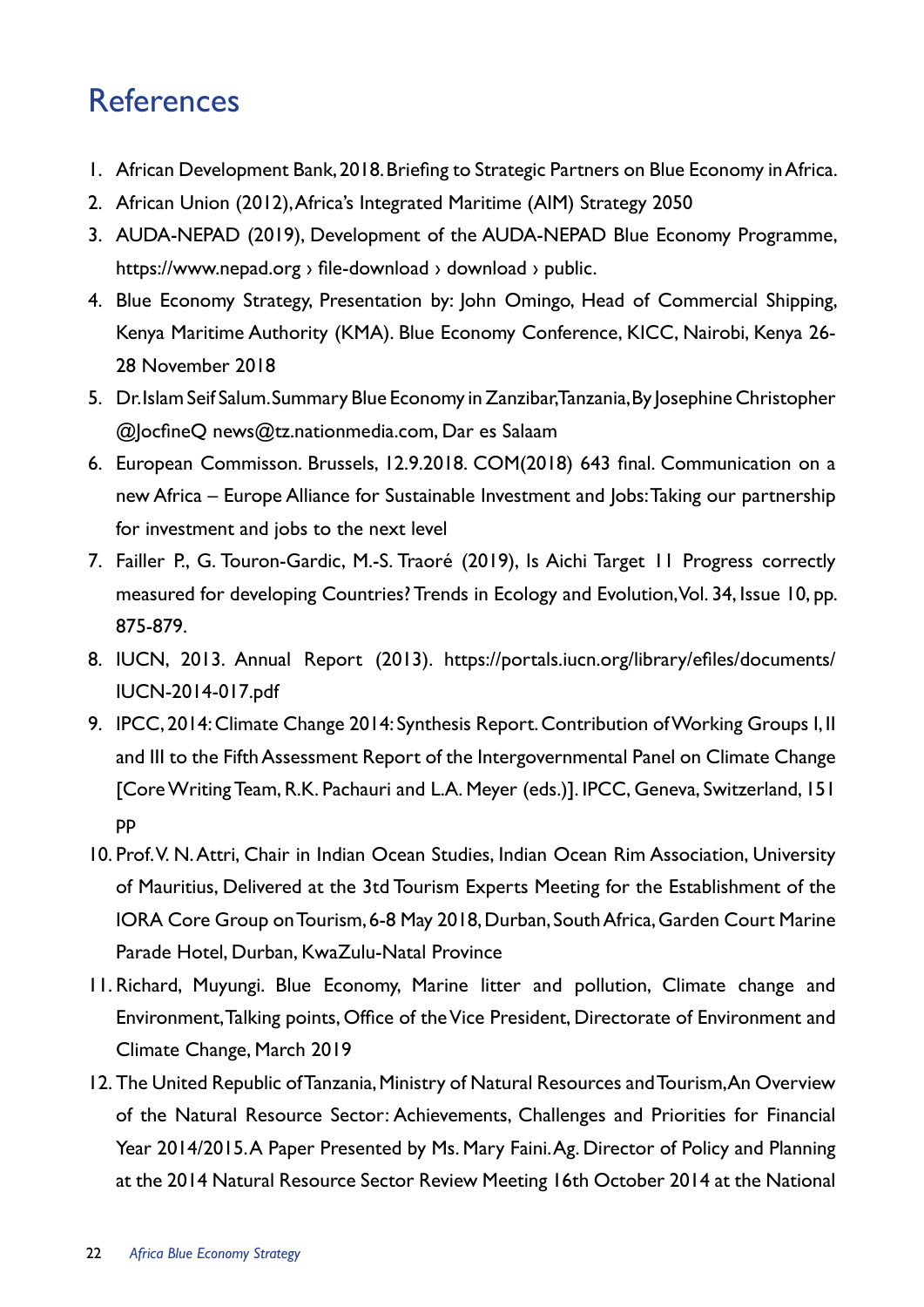College of Tourism Da-es-Salaam

- 13. Tonazzini, D., Fosse, J., Morales, E., González, A., Klarwein, S., Moukaddem, K., Louveau, O. (2019) Blue Tourism. Towards a sustainable coastal and maritime tourism in world marine regions. Edited by eco-union. Barcelona
- 14. UNWTO Tourism Highlights, 2013 Edition
- 15.World Risk Report 2018: Focus Child Protection and Children's Rights. https://reliefweb. int/report/world/world-risk-report-2018-focus-child-protection-and-childrens-rights